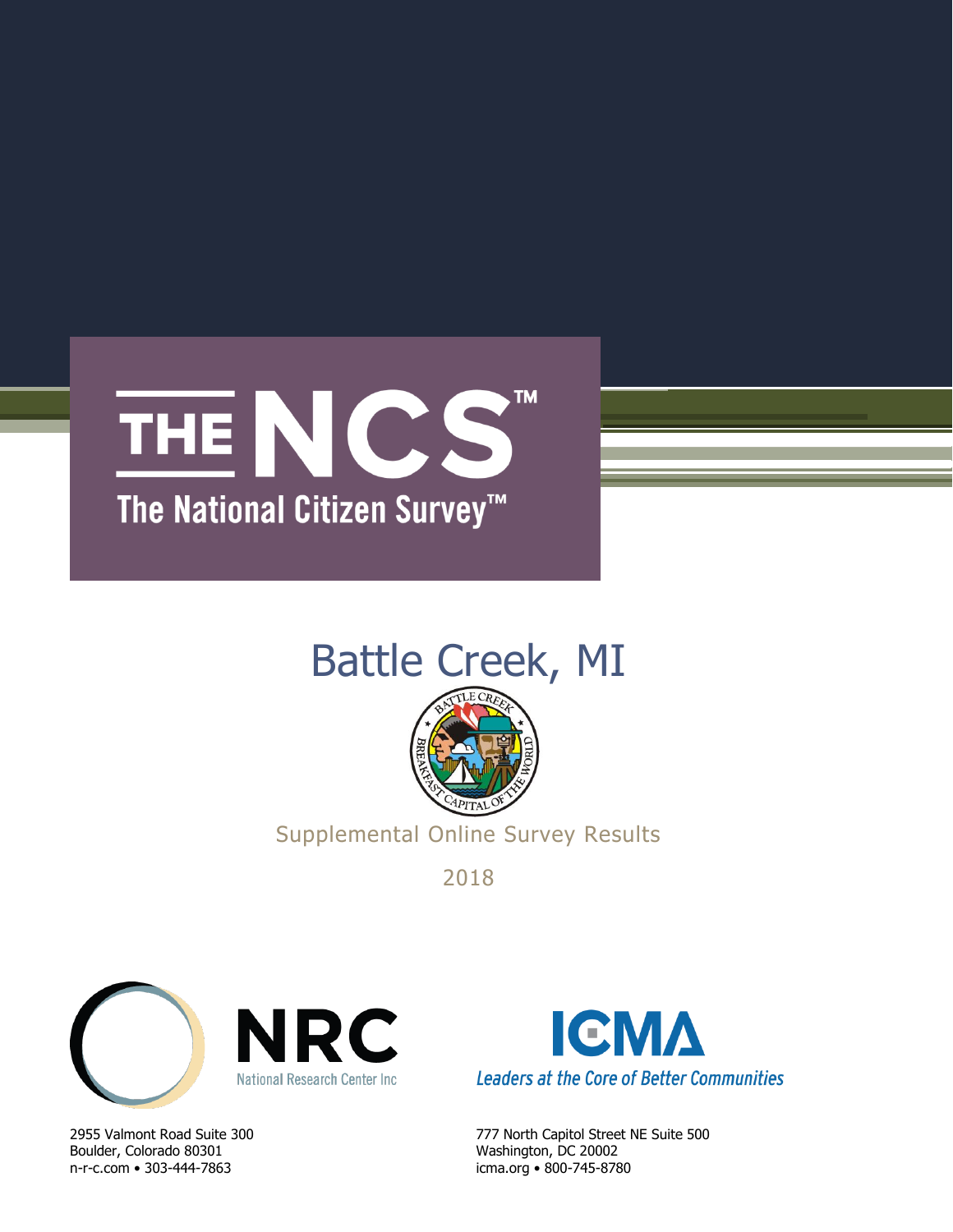# **Contents**



The National Citizen Survey™ © 2001-2018 National Research Center, Inc.

The NCS™ is presented by NRC in collaboration with ICMA.

NRC is a charter member of the AAPOR Transparency Initiative, providing clear disclosure of our sound and ethical survey research practices.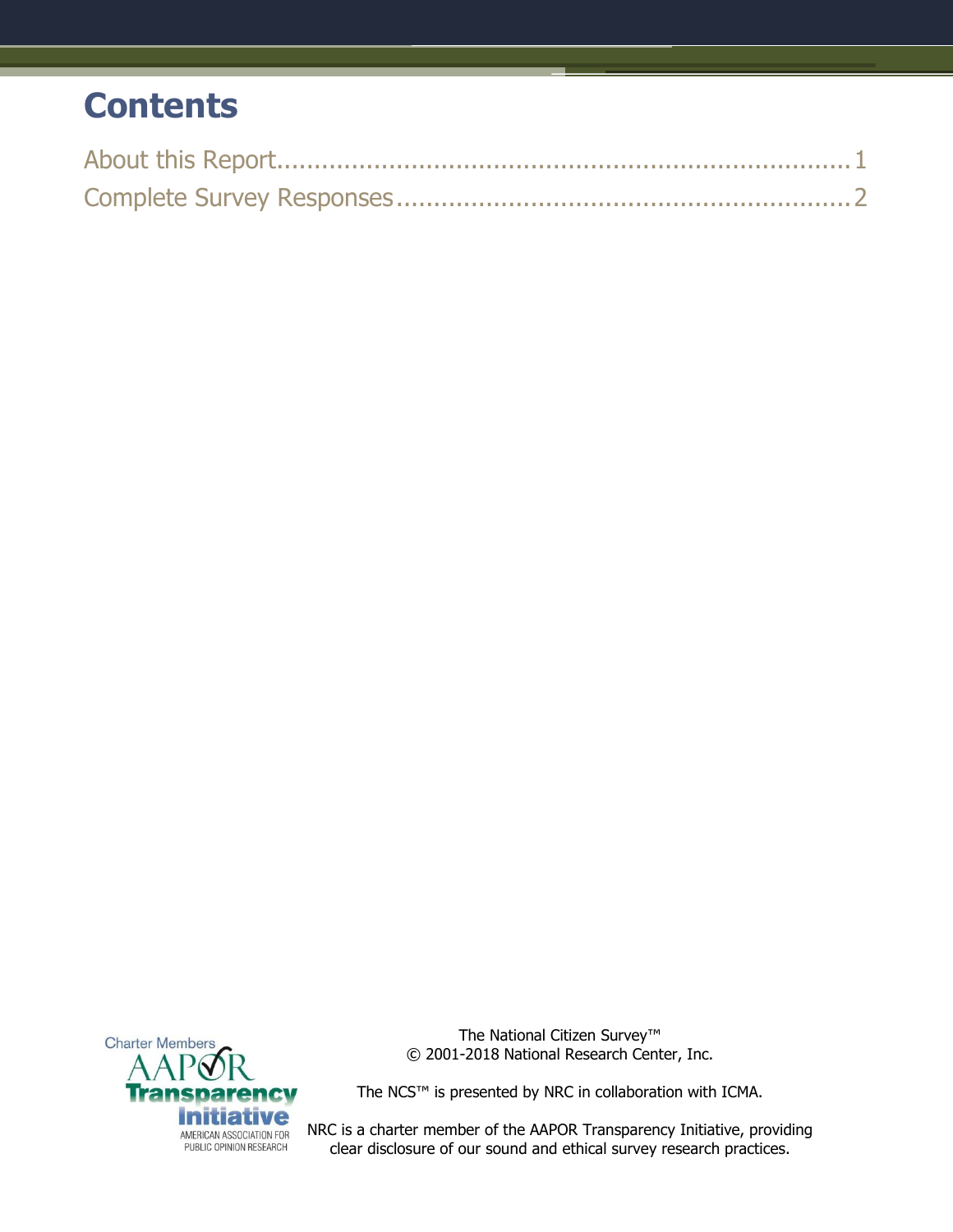# <span id="page-2-0"></span>**About this Report**

As part of its participation in The National Citizen Survey™, the City of Battle Creek conducted a mailed survey of 3,000 residents. Surveys were mailed to randomly selected households on May 22, 2018 and data were collected through August 6, 2018. After the official data collection period was underway (see the report, *The National Citizen Survey: Community Livability Report, Battle Creek, MI, 2018*), the City made available a web-based survey to its residents through a link on the City's website. Visitors to the site were able to complete the survey during July and 407 surveys were received, one of which was completed in Spanish.

This report contains the results of this administration of the web-based survey that have not been weighted to current population estimates of Battle Creek.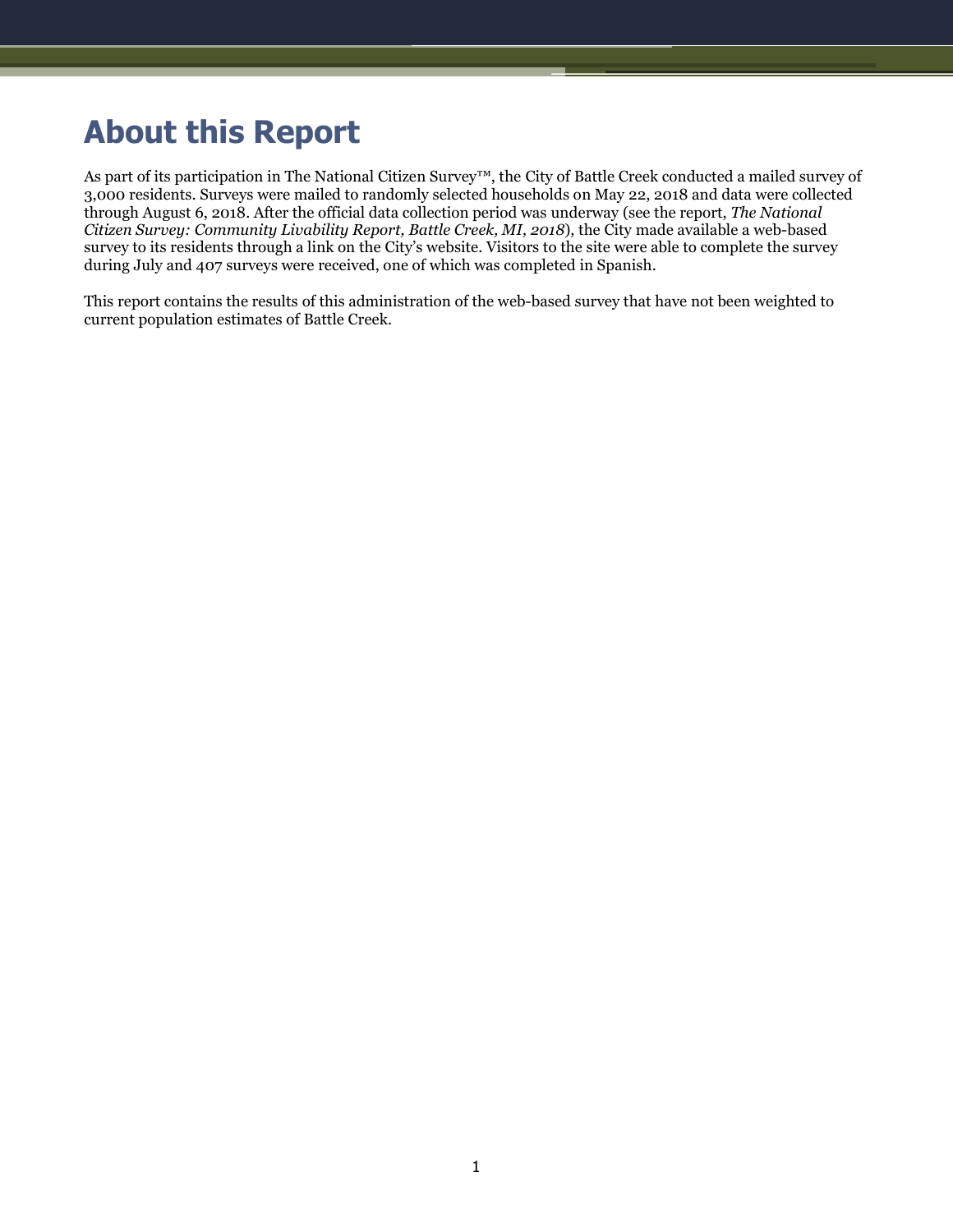# **Complete Survey Responses**

The following pages contain a complete set of responses to each question on the survey, excluding the "don't know" responses. The percent of respondents giving a particular response is shown followed by the number of respondents (denoted with "N=").

# **Responses excluding "don't know"**

#### Table 1: Question 1

| Please rate each of the following aspects of quality of life in Battle Creek: | Excellent |          |     | Good      |     | Fair      |     | Poor      | Total |           |
|-------------------------------------------------------------------------------|-----------|----------|-----|-----------|-----|-----------|-----|-----------|-------|-----------|
| Battle Creek as a place to live                                               | 3%        | $N = 12$ | 29% | $N = 119$ | 47% | $N = 189$ | 21% | $N = 85$  | 100%  | $N = 405$ |
| Your neighborhood as a place to live                                          | 18%       | $N = 72$ | 47% | $N = 185$ | 25% | $N = 100$ | 9%  | $N = 37$  | 100%  | $N = 394$ |
| Battle Creek as a place to raise children                                     | 4%        | $N = 14$ | 29% | $N = 111$ | 43% | $N = 167$ | 24% | $N=92$    | 100%  | $N = 384$ |
| Battle Creek as a place to work                                               | 4%        | $N = 14$ | 32% | $N = 125$ | 36% | $N = 139$ | 28% | $N = 109$ | 100%  | $N = 387$ |
| Battle Creek as a place to visit                                              | $1\%$     | $N = 5$  | 16% | $N = 63$  | 37% | $N = 146$ | 46% | $N = 182$ | 100%  | N=396     |
| Battle Creek as a place to retire                                             | 3%        | $N = 11$ | 16% | $N = 58$  | 33% | $N = 119$ | 48% | $N = 175$ | 100%  | $N = 363$ |
| The overall quality of life in Battle Creek                                   | 2%        | $N=10$   | 29% | $N = 117$ | 49% | $N = 198$ | 19% | $N = 76$  | 100%  | $N = 401$ |

#### <span id="page-3-0"></span>Table 2: Question 2

| Please rate each of the following characteristics as they relate to Battle Creek as a<br>whole:                        | Excellent |          | Good |           | Fair |           |     | Poor      | Total |           |
|------------------------------------------------------------------------------------------------------------------------|-----------|----------|------|-----------|------|-----------|-----|-----------|-------|-----------|
| Overall feeling of safety in Battle Creek                                                                              | $1\%$     | $N = 5$  | 27%  | $N = 102$ | 43%  | $N = 164$ | 29% | $N = 113$ | 100%  | $N = 384$ |
| Overall ease of getting to the places you usually have to visit                                                        | 18%       | $N = 69$ | 55%  | $N = 211$ | 18%  | $N = 69$  | 8%  | $N = 32$  | 100%  | $N = 381$ |
| Quality of overall natural environment in Battle Creek                                                                 | 8%        | $N = 31$ | 42%  | $N = 158$ | 39%  | $N = 146$ | 11% | $N = 41$  | 100%  | N=376     |
| Overall "built environment" of Battle Creek (including overall design, buildings,<br>parks and transportation systems) | 2%        | $N=6$    | 28%  | $N = 107$ | 48%  | $N = 183$ | 22% | $N = 82$  | 100%  | N=378     |
| Health and wellness opportunities in Battle Creek                                                                      | 5%        | $N = 17$ | 37%  | $N = 138$ | 40%  | $N = 148$ | 18% | $N = 67$  | 100%  | $N = 370$ |
| Overall opportunities for education and enrichment                                                                     | 4%        | $N = 15$ | 32%  | $N = 120$ | 40%  | $N = 150$ | 24% | $N = 90$  | 100%  | $N = 375$ |
| Overall economic health of Battle Creek                                                                                | $0\%$     | $N=1$    | 13%  | $N = 50$  | 41%  | $N = 153$ | 45% | $N = 169$ | 100%  | $N = 373$ |
| Sense of community                                                                                                     | $1\%$     | $N=4$    | 20%  | $N = 74$  | 42%  | $N = 159$ | 37% | $N = 141$ | 100%  | $N = 378$ |
| Overall image or reputation of Battle Creek                                                                            | $0\%$     | $N=1$    | 10%  | $N = 36$  | 29%  | $N = 110$ | 61% | $N = 230$ | 100%  | $N = 377$ |

#### Table 3: Question 3

| Please indicate how likely or unlikely you are to do each of the following: | Very likely |           | Somewhat likely |           |     | Somewhat unlikely |     | Very unlikely | Tota.        |                 |  |
|-----------------------------------------------------------------------------|-------------|-----------|-----------------|-----------|-----|-------------------|-----|---------------|--------------|-----------------|--|
| Recommend living in Battle Creek to someone who asks                        | 10%         | $N = 37$  | 28%             | ≒ N=103 ⊹ | 27% | N=102             |     | 35%   N=129   | 100%   N=371 |                 |  |
| Remain in Battle Creek for the next five vears                              | 37%         | $N = 131$ | 29%             | N=103     | 15% | $N = 52$          | 19% | N=68          |              | $100\%$   N=354 |  |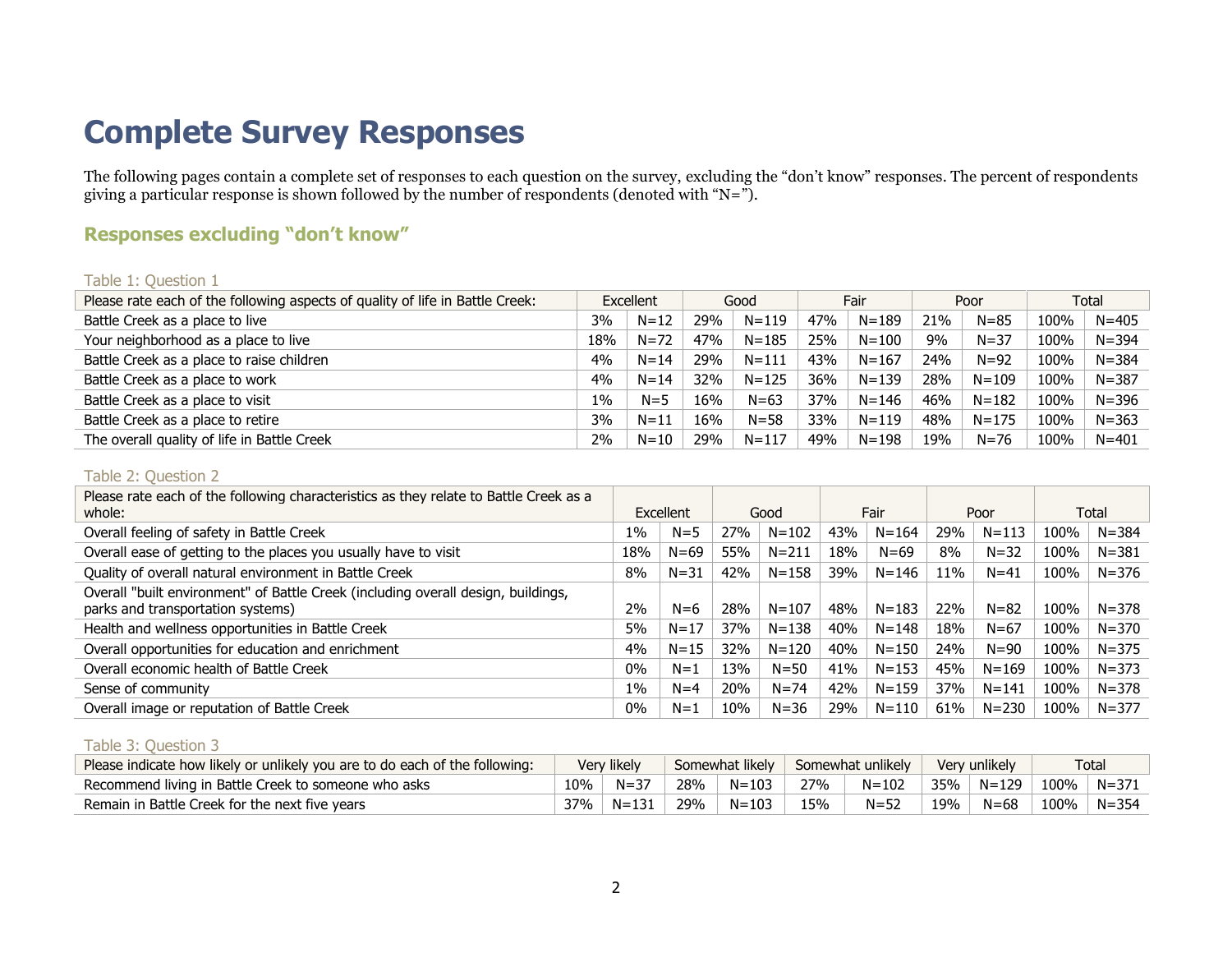# Table 4: Question 4

| Please rate how safe or unsafe you feel:                     |            | Very safe | Somewhat<br>safe |           |     | Neither safe nor<br>unsafe |     | Somewhat<br>unsafe |    | Verv unsafe |      | Total     |
|--------------------------------------------------------------|------------|-----------|------------------|-----------|-----|----------------------------|-----|--------------------|----|-------------|------|-----------|
| In your neighborhood during the day                          | 39%        | $N = 143$ | 34%              | $N = 122$ | 10% | $N = 37$                   | 12% | $N = 42$           | 5% | $N = 19$    | 100% | $N = 363$ |
| In Battle Creek's downtown/commercial area during the<br>dav | <b>32%</b> | $N = 115$ | 37%              | $N = 134$ | 15% | $N = 56$                   | 12% | $N = 45$           | 3% | $N = 12$    | 100% | $N = 362$ |
| In your neighborhood at night                                | 22%        | $N = 80$  | 40%              | $N = 145$ | 11% | $N = 39$                   | 19% | $N = 69$           | 9% | $N = 32$    | 100% | $N = 365$ |

#### Table 5: Question 5

| Please rate each of the following characteristics as they relate to Battle Creek as a<br>whole: | Excellent |          | Good |           | Fair |           |     | Poor      | Total |           |
|-------------------------------------------------------------------------------------------------|-----------|----------|------|-----------|------|-----------|-----|-----------|-------|-----------|
| Traffic flow on major streets                                                                   | 10%       | $N = 38$ | 48%  | $N = 175$ | 31%  | $N = 114$ | 10% | $N = 37$  | 100%  | $N = 364$ |
| Ease of public parking                                                                          | 13%       | $N = 46$ | 47%  | $N = 169$ | 26%  | $N = 93$  | 13% | $N = 48$  | 100%  | $N = 356$ |
| Ease of travel by car in Battle Creek                                                           | 19%       | $N = 70$ | 54%  | $N = 195$ | 22%  | $N = 78$  | 5%  | $N = 18$  | 100%  | $N = 361$ |
| Ease of travel by public transportation in Battle Creek                                         | 4%        | $N = 5$  | 16%  | $N=22$    | 35%  | $N = 48$  | 46% | $N = 63$  | 100%  | $N = 138$ |
| Ease of travel by bicycle in Battle Creek                                                       | 8%        | $N = 18$ | 37%  | $N = 79$  | 36%  | $N = 76$  | 19% | $N = 41$  | 100%  | $N = 214$ |
| Ease of walking in Battle Creek                                                                 | 9%        | $N = 30$ | 39%  | $N = 126$ | 34%  | $N = 110$ | 17% | $N = 56$  | 100%  | $N = 322$ |
| Availability of paths and walking trails                                                        | 13%       | $N=45$   | 44%  | $N = 148$ | 28%  | $N = 94$  | 14% | $N = 48$  | 100%  | $N = 335$ |
| Air quality                                                                                     | 12%       | $N=42$   | 50%  | $N = 169$ | 28%  | $N = 96$  | 9%  | $N = 30$  | 100%  | $N = 337$ |
| <b>Cleanliness of Battle Creek</b>                                                              | 2%        | $N=9$    | 32%  | $N = 114$ | 42%  | $N = 153$ | 24% | $N = 85$  | 100%  | $N = 361$ |
| Overall appearance of Battle Creek                                                              | 2%        | $N=7$    | 26%  | $N = 93$  | 46%  | $N = 167$ | 26% | $N = 94$  | 100%  | $N = 361$ |
| Public places where people want to spend time                                                   | 3%        | $N=10$   | 26%  | $N = 91$  | 46%  | $N = 161$ | 26% | $N = 90$  | 100%  | $N = 352$ |
| Variety of housing options                                                                      | 4%        | $N = 13$ | 29%  | $N = 94$  | 38%  | $N = 126$ | 29% | $N = 95$  | 100%  | $N = 328$ |
| Availability of affordable quality housing                                                      | 5%        | $N=17$   | 24%  | $N = 75$  | 35%  | $N = 110$ | 36% | $N = 114$ | 100%  | $N = 316$ |
| Fitness opportunities (including exercise classes and paths or trails, etc.)                    | 9%        | $N = 32$ | 44%  | $N = 155$ | 36%  | $N = 127$ | 10% | $N = 35$  | 100%  | $N = 349$ |
| Recreational opportunities                                                                      | 6%        | $N = 21$ | 33%  | $N = 116$ | 38%  | $N = 132$ | 22% | $N = 78$  | 100%  | $N = 347$ |
| Availability of affordable quality food                                                         | 7%        | $N = 24$ | 35%  | $N = 125$ | 35%  | $N = 126$ | 23% | $N = 81$  | 100%  | $N = 356$ |
| Availability of affordable quality health care                                                  | 7%        | $N = 24$ | 31%  | $N = 104$ | 39%  | $N = 129$ | 23% | $N = 77$  | 100%  | $N = 334$ |
| Availability of preventive health services                                                      | 5%        | $N=17$   | 33%  | $N = 105$ | 41%  | $N = 128$ | 21% | $N = 65$  | 100%  | $N = 315$ |
| Availability of affordable quality mental health care                                           | 4%        | $N=10$   | 25%  | $N=64$    | 31%  | $N = 80$  | 39% | $N = 100$ | 100%  | $N = 254$ |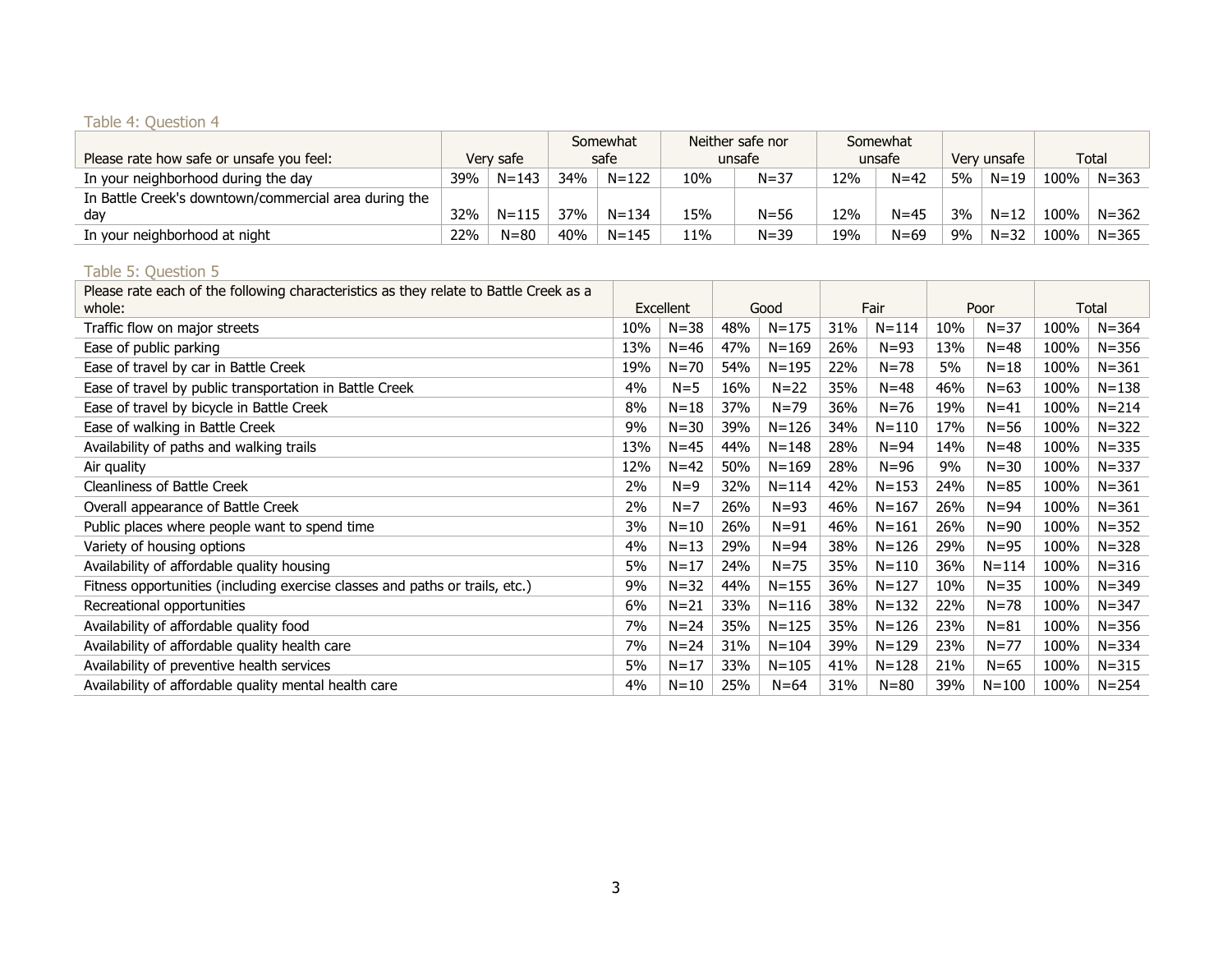| Please rate each of the following characteristics as they relate to Battle Creek as a |       |           |     |           |     |           |     |           |      |           |
|---------------------------------------------------------------------------------------|-------|-----------|-----|-----------|-----|-----------|-----|-----------|------|-----------|
| whole:                                                                                |       | Excellent |     | Good      |     | Fair      |     | Poor      |      | Total     |
| Availability of affordable quality child care/preschool                               | 4%    | $N=9$     | 25% | $N = 53$  | 34% | $N = 70$  | 37% | $N = 76$  | 100% | $N = 208$ |
| K-12 education                                                                        | 8%    | $N = 23$  | 34% | $N = 102$ | 39% | $N = 114$ | 19% | $N = 57$  | 100% | $N = 296$ |
| Adult educational opportunities                                                       | 8%    | $N = 21$  | 37% | $N = 95$  | 39% | $N = 99$  | 16% | $N = 42$  | 100% | $N = 257$ |
| Opportunities to attend cultural/arts/music activities                                | 9%    | $N = 29$  | 30% | $N = 97$  | 36% | $N = 115$ | 25% | $N = 82$  | 100% | $N = 323$ |
| Employment opportunities                                                              | 2%    | $N = 5$   | 24% | $N = 76$  | 44% | $N = 138$ | 30% | N=95      | 100% | $N = 314$ |
| Shopping opportunities                                                                | 1%    | $N = 3$   | 10% | $N = 35$  | 29% | $N = 100$ | 59% | $N = 202$ | 100% | $N = 340$ |
| Cost of living in Battle Creek                                                        | 7%    | $N = 24$  | 31% | $N = 104$ | 42% | $N = 141$ | 20% | $N = 67$  | 100% | $N = 336$ |
| Overall quality of business and service establishments in Battle Creek                | $1\%$ | $N = 4$   | 29% | $N = 98$  | 44% | $N = 149$ | 26% | $N = 86$  | 100% | $N = 337$ |
| Vibrant downtown/commercial area                                                      | 1%    | $N = 3$   | 17% | $N = 57$  | 35% | $N = 115$ | 47% | $N = 157$ | 100% | $N = 332$ |
| Overall quality of new development in Battle Creek                                    | 4%    | $N = 14$  | 23% | $N = 72$  | 31% | $N = 97$  | 41% | $N = 129$ | 100% | $N = 312$ |
| Opportunities to participate in social events and activities                          | 4%    | $N = 14$  | 27% | $N = 89$  | 43% | $N = 140$ | 26% | $N = 84$  | 100% | $N = 327$ |
| Opportunities to volunteer                                                            | 13%   | $N = 38$  | 46% | $N = 132$ | 34% | $N=96$    | 6%  | $N = 18$  | 100% | $N = 284$ |
| Opportunities to participate in community matters                                     | 7%    | $N = 21$  | 40% | $N = 113$ | 37% | $N = 105$ | 16% | $N = 45$  | 100% | $N = 284$ |
| Openness and acceptance of the community toward people of diverse backgrounds         | 9%    | $N = 28$  | 35% | $N = 109$ | 35% | $N = 109$ | 20% | $N = 62$  | 100% | $N = 308$ |
| Neighborliness of residents in Battle Creek                                           | 3%    | $N = 11$  | 31% | $N = 103$ | 39% | $N = 130$ | 27% | $N = 89$  | 100% | $N = 333$ |

#### Table 6: Question 6

# Table 7: Question 7

| Please indicate whether or not you have done each of the following in the last 12 months.         |     | No.       |     | Yes       |      | Total     |
|---------------------------------------------------------------------------------------------------|-----|-----------|-----|-----------|------|-----------|
| Made efforts to conserve water                                                                    | 28% | $N = 95$  | 72% | $N = 242$ | 100% | $N = 337$ |
| Made efforts to make your home more energy efficient                                              | 23% | $N = 79$  | 77% | $N = 258$ | 100% | $N = 337$ |
| Observed a code violation or other hazard in Battle Creek (weeds, abandoned buildings, etc.)      | 24% | $N = 82$  | 76% | $N = 255$ | 100% | $N = 337$ |
| Household member was a victim of a crime in Battle Creek                                          | 79% | $N = 267$ | 21% | $N = 69$  | 100% | $N = 336$ |
| Reported a crime to the police in Battle Creek                                                    | 66% | $N = 222$ | 34% | $N = 114$ | 100% | $N = 336$ |
| Stocked supplies in preparation for an emergency                                                  | 65% | $N = 218$ | 35% | $N = 115$ | 100% | $N = 333$ |
| Campaigned or advocated for an issue or cause                                                     | 61% | $N = 204$ | 39% | $N = 132$ | 100% | $N = 336$ |
| Contacted the City of Battle Creek (in-person, phone, email or web) for help or information       | 58% | $N = 195$ | 42% | $N = 140$ | 100% | $N = 335$ |
| Contacted Battle Creek elected officials (in-person, phone, email or web) to express your opinion | 76% | $N = 254$ | 24% | $N = 82$  | 100% | $N = 336$ |
| Received or signed up for Water System Information alerts                                         | 76% | $N = 257$ | 24% | $N = 79$  | 100% | $N = 336$ |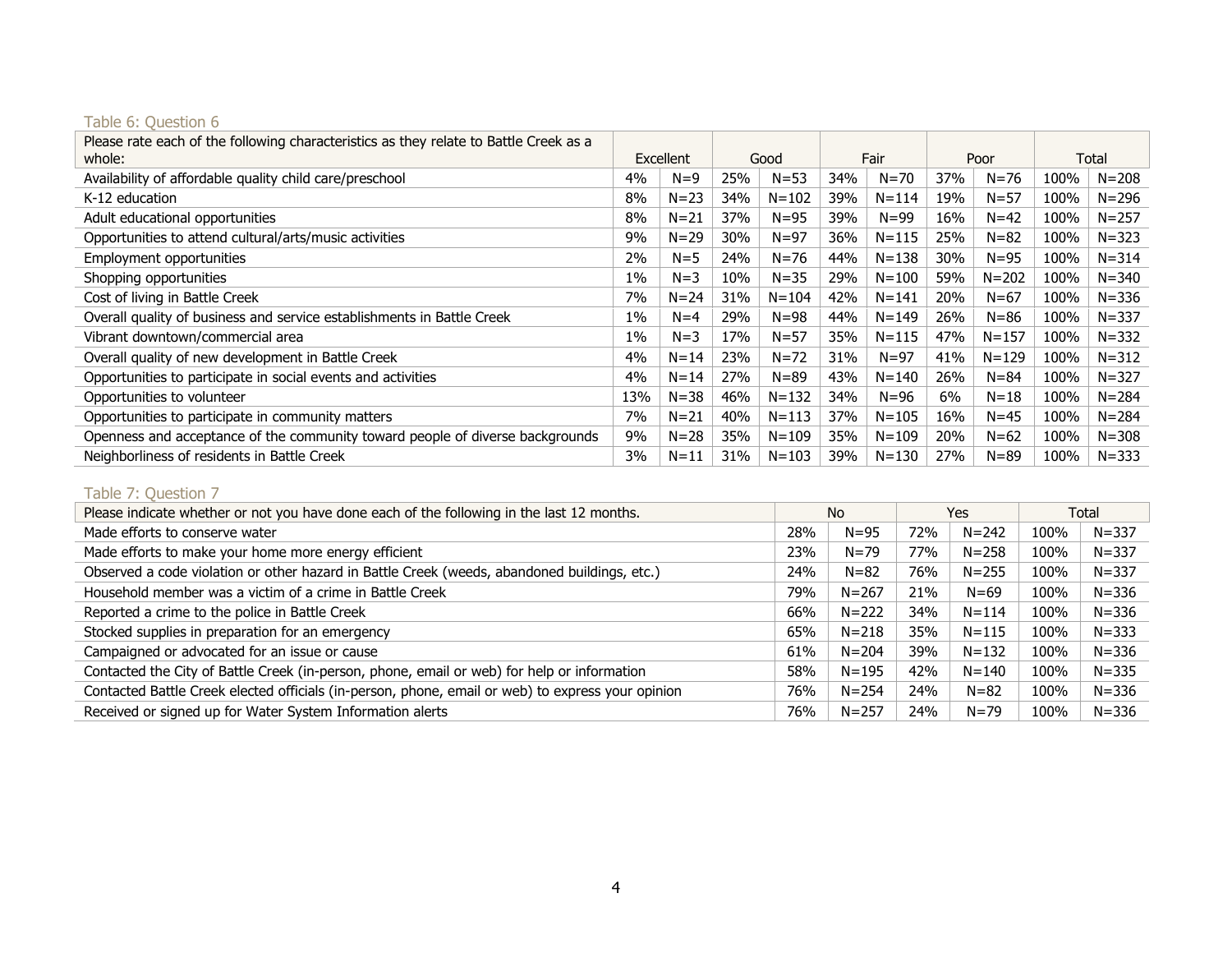# Table 8: Question 8

| In the last 12 months, about how many times, if at all, have you or other | 2 times a week or<br>more |           | 2-4 times a<br>month |           |     | Once a month or |     |            |      |           |
|---------------------------------------------------------------------------|---------------------------|-----------|----------------------|-----------|-----|-----------------|-----|------------|------|-----------|
| household members done each of the following in Battle Creek?             |                           |           |                      |           |     | less            |     | Not at all |      | Total     |
| Used Battle Creek recreation centers or their services                    | 10%                       | $N = 32$  | 12%                  | $N = 41$  | 28% | $N = 94$        | 50% | $N = 164$  | 100% | $N = 331$ |
| Visited a neighborhood park or City park                                  | 14%                       | $N=45$    | 29%                  | $N = 95$  | 38% | $N = 125$       | 19% | $N = 64$   | 100% | $N = 329$ |
| Used Battle Creek public libraries or their services                      | 8%                        | $N = 26$  | 25%                  | $N = 82$  | 36% | $N = 118$       | 31% | $N = 102$  | 100% | $N = 328$ |
| Attended a City-sponsored event                                           | $1\%$                     | $N = 3$   | 10%                  | $N = 33$  | 48% | $N = 158$       | 41% | $N = 134$  | 100% | $N = 328$ |
| Used bus, rail or other public transportation instead of driving          | 2%                        | $N=7$     | $2\%$                | $N=5$     | 5%  | $N = 16$        | 91% | $N = 301$  | 100% | $N = 329$ |
| Carpooled with other adults or children instead of driving alone          | 12%                       | $N = 38$  | 13%                  | $N = 44$  | 19% | $N = 62$        | 56% | $N = 185$  | 100% | $N = 329$ |
| Walked or biked instead of driving                                        | 5%                        | $N = 18$  | 14%                  | $N=47$    | 21% | $N = 70$        | 59% | $N = 193$  | 100% | $N = 328$ |
| Volunteered your time to some group/activity in Battle Creek              | 9%                        | $N = 30$  | 18%                  | $N = 59$  | 28% | $N = 91$        | 45% | $N = 149$  | 100% | $N = 329$ |
| Participated in a club                                                    | 7%                        | $N = 23$  | 12%                  | $N = 39$  | 14% | $N=45$          | 67% | $N = 221$  | 100% | $N = 328$ |
| Talked to or visited with your immediate neighbors                        | 39%                       | $N = 129$ | 30%                  | $N = 100$ | 17% | $N = 56$        | 13% | $N = 43$   | 100% | $N = 328$ |
| Done a favor for a neighbor                                               | 15%                       | $N = 48$  | 26%                  | $N = 86$  | 33% | $N = 109$       | 26% | $N = 86$   | 100% | $N = 329$ |
| Used Battle Creek's online utility bill payment options                   | 3%                        | $N = 10$  | 10%                  | $N = 34$  | 36% | $N = 120$       | 50% | $N = 165$  | 100% | $N = 329$ |

# Table 9: Question 9

| Thinking about local public meetings (of local elected officials like City Council or |       |              |    |             |     |              |     |           |      |            |  |       |
|---------------------------------------------------------------------------------------|-------|--------------|----|-------------|-----|--------------|-----|-----------|------|------------|--|-------|
| County Commissioners, advisory boards, town halls, HOA, neighborhood watch,           |       |              |    |             |     |              |     |           |      |            |  |       |
| etc.), in the last 12 months, about how many times, if at all, have you or other      |       | 2 times a    |    | 2-4 times a |     | Once a month |     |           |      |            |  |       |
| household members attended or watched a local public meeting?                         |       | week or more |    | month       |     |              |     | or less   |      | Not at all |  | Total |
| Attended a local public meeting                                                       | $1\%$ | $N=4$        | 6% | $N=20$      | 22% | $N = 70$     | 70% | $N = 222$ | 100% | $N = 316$  |  |       |
| Watched (online or on television) a local public meeting                              | 2%    | $N=5$        | 7% | $N=22$      | 25% | $N = 79$     | 66% | $N = 210$ | 100% | $N = 316$  |  |       |

## Table 10: Question 10

| Please rate the quality of each of the following services in Battle Creek: | Excellent |          | Good |           | Fair |           |     | Poor      | Total |           |
|----------------------------------------------------------------------------|-----------|----------|------|-----------|------|-----------|-----|-----------|-------|-----------|
| Police services                                                            | 19%       | $N = 53$ | 42%  | $N = 119$ | 27%  | $N = 76$  | 12% | $N = 33$  | 100%  | $N = 281$ |
| Fire services                                                              | 38%       | $N = 89$ | 49%  | $N = 114$ | 11%  | $N = 27$  | 2%  | $N = 5$   | 100%  | $N = 235$ |
| Ambulance or emergency medical services                                    | 24%       | $N = 56$ | 50%  | $N = 115$ | 16%  | $N = 36$  | 10% | $N = 22$  | 100%  | $N = 229$ |
| Crime prevention                                                           | 5%        | $N=13$   | 25%  | $N = 62$  | 32%  | $N = 81$  | 38% | $N = 96$  | 100%  | $N = 252$ |
| Fire prevention and education                                              | 15%       | $N = 31$ | 46%  | $N = 97$  | 28%  | $N = 59$  | 11% | $N = 23$  | 100%  | $N = 210$ |
| Traffic enforcement                                                        | 5%        | $N = 13$ | 42%  | $N = 107$ | 31%  | $N = 80$  | 22% | $N = 56$  | 100%  | $N = 256$ |
| Street repair                                                              | $1\%$     | $N=4$    | 11%  | $N = 35$  | 28%  | $N = 87$  | 59% | $N = 180$ | 100%  | $N = 306$ |
| Street cleaning                                                            | 3%        | $N = 10$ | 27%  | $N = 80$  | 39%  | $N = 114$ | 31% | $N = 90$  | 100%  | $N = 294$ |
| Street lighting                                                            | 6%        | $N=17$   | 40%  | $N = 123$ | 39%  | $N = 120$ | 16% | $N = 48$  | 100%  | $N = 308$ |
| Snow removal                                                               | 8%        | $N = 25$ | 37%  | $N = 112$ | 28%  | $N = 85$  | 27% | $N = 82$  | 100%  | $N = 304$ |
| Sidewalk maintenance                                                       | 4%        | $N=10$   | 26%  | $N = 67$  | 35%  | $N = 91$  | 36% | $N = 94$  | 100%  | $N = 262$ |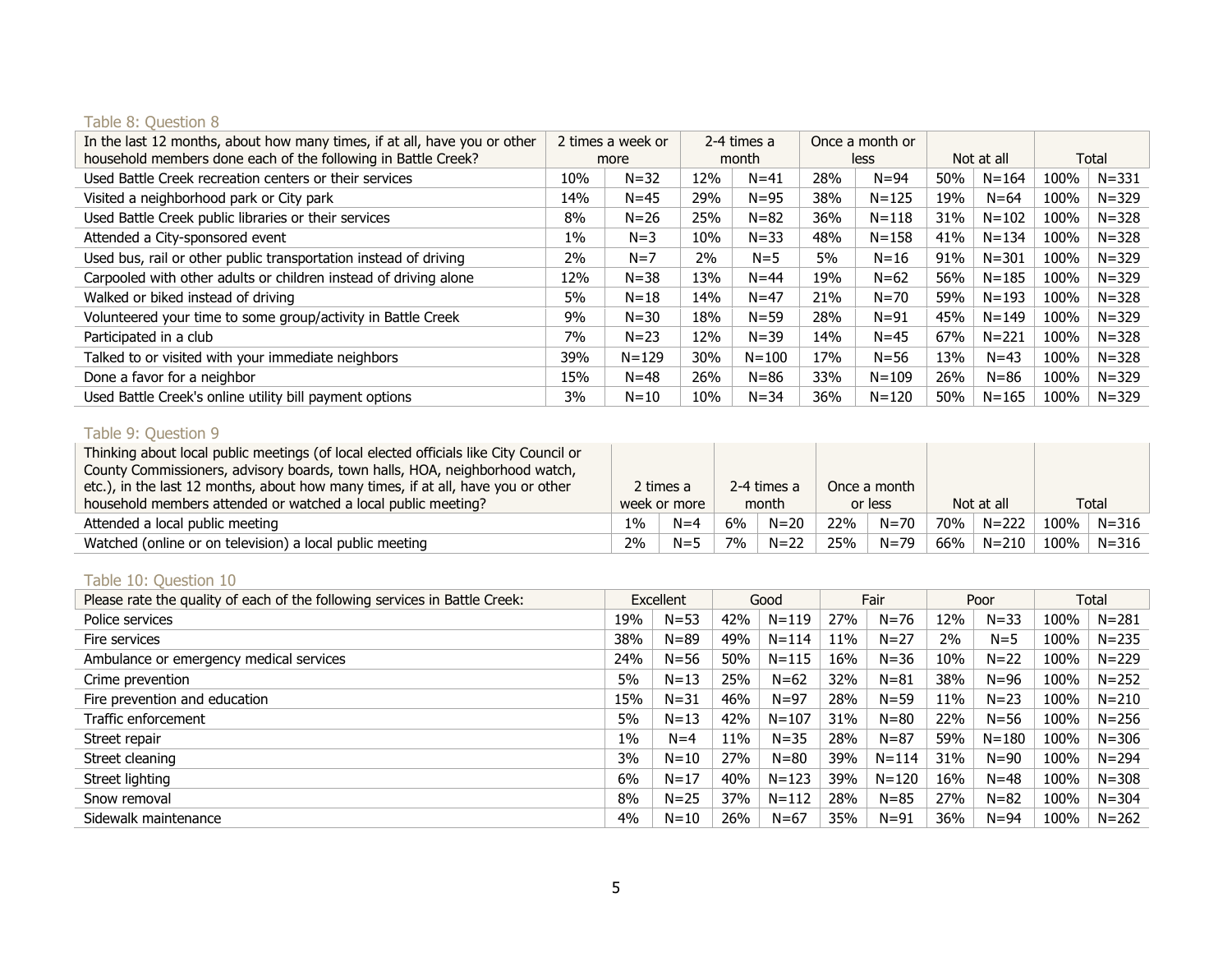| Please rate the quality of each of the following services in Battle Creek: | Excellent |           | Good |           | Fair |           | Poor |           |      | <b>Total</b> |
|----------------------------------------------------------------------------|-----------|-----------|------|-----------|------|-----------|------|-----------|------|--------------|
| Traffic signal timing                                                      | 3%        | $N=10$    | 34%  | $N = 104$ | 32%  | $N = 99$  | 30%  | $N = 92$  | 100% | $N = 305$    |
| Bus or transit services                                                    | 4%        | $N=4$     | 20%  | $N=18$    | 31%  | $N = 28$  | 44%  | $N = 40$  | 100% | $N = 90$     |
| Garbage collection                                                         | 26%       | $N = 76$  | 48%  | $N = 142$ | 19%  | $N = 56$  | 6%   | $N = 19$  | 100% | $N = 293$    |
| Recycling                                                                  | 31%       | $N = 88$  | 45%  | $N = 128$ | 14%  | $N = 41$  | 10%  | $N = 29$  | 100% | $N = 286$    |
| Yard waste pick-up                                                         | 24%       | $N = 60$  | 51%  | $N = 124$ | 15%  | $N = 37$  | 10%  | $N = 24$  | 100% | $N = 245$    |
| Storm drainage                                                             | 7%        | $N = 19$  | 42%  | $N = 110$ | 31%  | $N = 81$  | 19%  | $N = 49$  | 100% | $N = 259$    |
| Drinking water                                                             | 10%       | $N = 27$  | 36%  | $N = 101$ | 32%  | $N = 89$  | 22%  | $N = 62$  | 100% | $N = 279$    |
| Sewer services                                                             | 17%       | $N = 41$  | 50%  | $N = 125$ | 26%  | $N=64$    | 7%   | $N = 18$  | 100% | $N = 248$    |
| Power (electric and/or gas) utility                                        | 15%       | $N=45$    | 55%  | $N = 164$ | 23%  | $N=69$    | 6%   | $N = 19$  | 100% | $N = 297$    |
| Utility billing                                                            | 13%       | $N = 37$  | 49%  | $N = 138$ | 26%  | $N = 74$  | 12%  | $N = 33$  | 100% | $N = 282$    |
| City parks                                                                 | 13%       | $N = 36$  | 51%  | $N = 147$ | 26%  | $N = 73$  | 10%  | $N = 30$  | 100% | $N = 286$    |
| Recreation programs or classes                                             | 9%        | $N=18$    | 40%  | $N = 76$  | 35%  | $N=67$    | 16%  | $N = 31$  | 100% | $N = 192$    |
| Recreation centers or facilities                                           | 7%        | $N = 15$  | 44%  | $N = 90$  | 33%  | $N=68$    | 15%  | $N = 31$  | 100% | $N = 204$    |
| Land use, planning and zoning                                              | 3%        | $N=6$     | 26%  | $N=49$    | 37%  | $N = 70$  | 34%  | $N = 64$  | 100% | $N = 189$    |
| Code enforcement (weeds, abandoned buildings, etc.)                        | 3%        | $N=7$     | 19%  | $N = 48$  | 29%  | $N = 73$  | 49%  | $N = 122$ | 100% | $N = 250$    |
| Animal control                                                             | 7%        | $N = 15$  | 36%  | $N = 76$  | 30%  | $N=64$    | 27%  | $N = 57$  | 100% | $N = 212$    |
| Economic development                                                       | 3%        | $N = 8$   | 18%  | $N=49$    | 34%  | $N = 91$  | 45%  | $N = 119$ | 100% | $N = 267$    |
| Health services                                                            | 6%        | $N=15$    | 38%  | $N = 102$ | 40%  | $N = 107$ | 17%  | $N = 46$  | 100% | $N = 270$    |
| Public library services                                                    | 44%       | $N = 120$ | 42%  | $N = 116$ | 9%   | $N=25$    | 4%   | $N = 12$  | 100% | $N = 273$    |
| Public information services                                                | 6%        | $N=15$    | 48%  | $N = 112$ | 30%  | $N = 71$  | 16%  | $N = 37$  | 100% | $N = 235$    |
| Cable television                                                           | 7%        | $N = 17$  | 32%  | $N = 76$  | 35%  | $N = 83$  | 25%  | $N = 58$  | 100% | $N = 234$    |
| Emergency preparedness (services that prepare the community for natural    |           |           |      |           |      |           |      |           |      |              |
| disasters or other emergency situations)                                   | 7%        | $N=14$    | 33%  | $N=63$    | 34%  | $N = 64$  | 25%  | $N = 48$  | 100% | $N = 189$    |
| Preservation of natural areas such as open space, farmlands and greenbelts | 6%        | $N = 13$  | 35%  | $N = 73$  | 34%  | $N = 71$  | 24%  | $N = 49$  | 100% | $N = 206$    |
| Battle Creek open space                                                    | 6%        | $N=13$    | 31%  | $N = 68$  | 39%  | $N = 85$  | 24%  | $N = 53$  | 100% | $N = 219$    |
| City-sponsored special events                                              | 6%        | $N=15$    | 35%  | $N = 81$  | 38%  | $N = 88$  | 21%  | $N = 48$  | 100% | $N = 232$    |
| Overall customer service by Battle Creek employees (police, receptionists, |           |           |      |           |      |           |      |           |      |              |
| planners, etc.)                                                            | 11%       | $N = 28$  | 39%  | $N = 103$ | 31%  | $N = 82$  | 19%  | $N = 50$  | 100% | $N = 263$    |
| W.K. Kellogg Airport                                                       | 13%       | $N = 18$  | 43%  | $N = 57$  | 31%  | $N = 41$  | 13%  | $N = 18$  | 100% | $N = 134$    |

# Table 11: Question 11

| Overall, how would you rate the quality of the services provided by each of the |           |          |      |           |      |           |      |          |       |           |
|---------------------------------------------------------------------------------|-----------|----------|------|-----------|------|-----------|------|----------|-------|-----------|
| following?                                                                      | Excellent |          | Good |           | Fair |           | Poor |          | Total |           |
| The City of Battle Creek                                                        | 5%        | $N = 13$ | 35%  | $N = 101$ | 36%  | $N = 103$ | 24%  | $N = 69$ | 100%  | $N = 286$ |
| The Federal Government                                                          | 4%        | $N=10$   | 28%  | $N = 73$  | 38%  | $N = 98$  | 30%  | $N = 79$ | 100%  | $N = 260$ |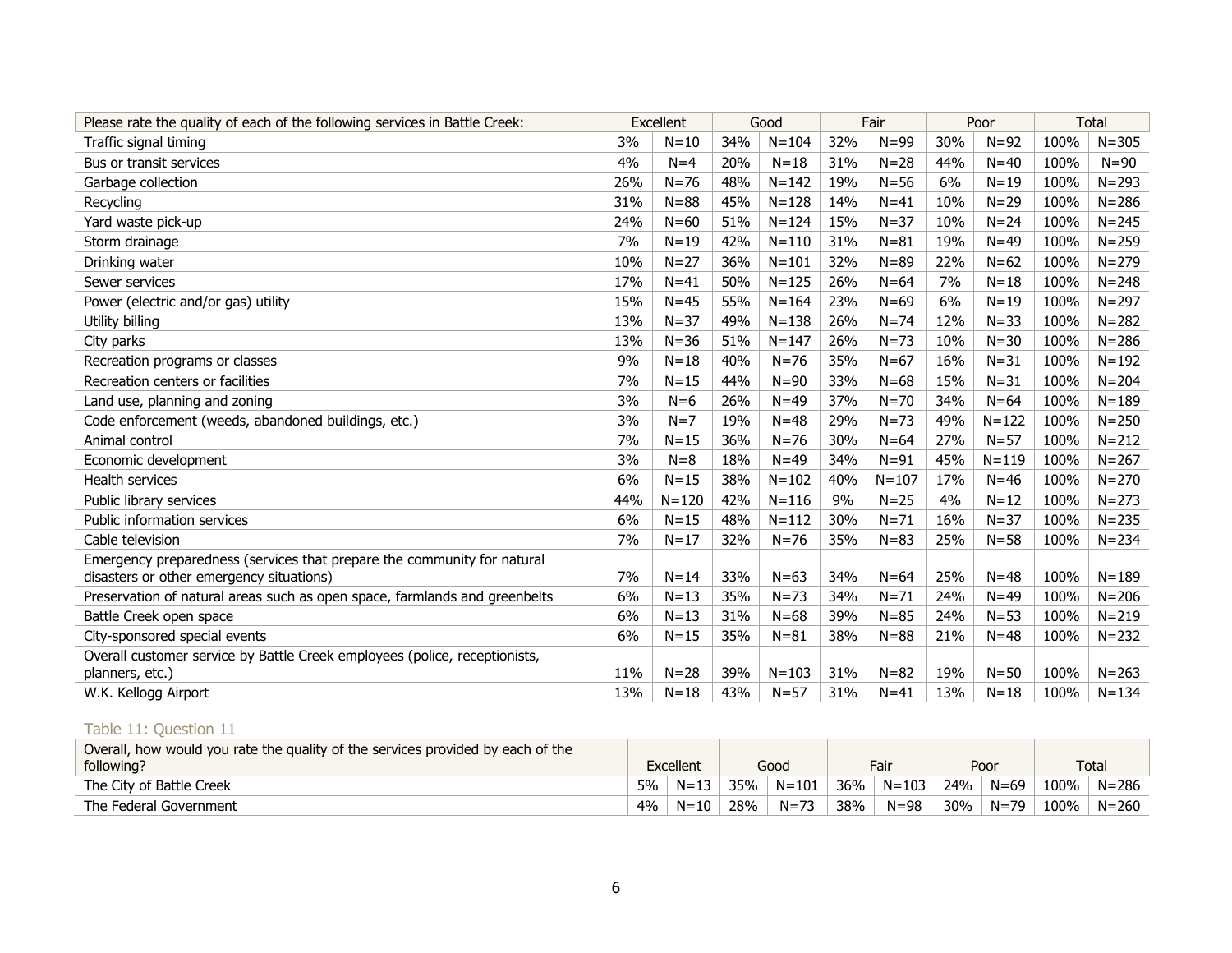## Table 12: Question 12

| Please rate the following categories of Battle Creek government performance: | Excellent |          | Good |          | Fair |           |            | Poor      | Total |           |
|------------------------------------------------------------------------------|-----------|----------|------|----------|------|-----------|------------|-----------|-------|-----------|
| The value of services for the taxes paid to Battle Creek                     | 4%        | $N=10$   | 19%  | $N = 54$ | 34%  | $N = 94$  | 43%        | $N = 119$ | 100%  | $N = 277$ |
| The overall direction that Battle Creek is taking                            | 4%        | $N = 12$ | 25%  | $N = 69$ | 32%  | $N = 89$  | 40%        | $N = 111$ | 100%  | $N = 281$ |
| The job Battle Creek government does at welcoming citizen involvement        | 4%        | $N=9$    | 30%  | $N = 70$ | 28%  | $N = 66$  | 39%        | $N = 91$  | 100%  | $N = 236$ |
| Overall confidence in Battle Creek government                                | 3%        | $N=9$    | 21%  | $N = 60$ | 35%  | $N = 100$ | 41%        | $N = 117$ | 100%  | $N = 286$ |
| Generally acting in the best interest of the community                       | 4%        | $N = 12$ | 25%  | $N = 68$ | 30%  | $N = 83$  | 41%        | $N = 111$ | 100%  | $N = 274$ |
| Being honest                                                                 | 5%        | $N = 13$ | 27%  | $N = 66$ | 31%  | $N=77$    | <b>37%</b> | $N=92$    | 100%  | $N = 248$ |
| Treating all residents fairly                                                | 5%        | $N = 11$ | 28%  | $N = 68$ | 28%  | $N = 69$  | 39%        | $N = 96$  | 100%  | $N = 244$ |

# Table 13: Question 13

| Please rate how important, if at all, you think it is for the Battle Creek        |     |           | Verv |           | Somewhat |           | Not at all |           |      |           |
|-----------------------------------------------------------------------------------|-----|-----------|------|-----------|----------|-----------|------------|-----------|------|-----------|
| community to focus on each of the following in the coming two years:              |     | Essential |      | important |          | important |            | important |      | Total     |
| Overall feeling of safety in Battle Creek                                         | 66% | $N = 197$ | 28%  | $N = 83$  | 3%       | $N = 10$  | 2%         | $N=7$     | 100% | $N = 297$ |
| Overall ease of getting to the places you usually have to visit                   | 21% | $N=61$    | 44%  | $N = 129$ | 29%      | $N = 86$  | 7%         | $N = 20$  | 100% | $N = 296$ |
| Quality of overall natural environment in Battle Creek                            | 25% | $N = 75$  | 47%  | $N = 141$ | 25%      | $N = 73$  | 3%         | $N = 8$   | 100% | $N = 297$ |
| Overall "built environment" of Battle Creek (including overall design, buildings, |     |           |      |           |          |           |            |           |      |           |
| parks and transportation systems)                                                 | 21% | $N = 61$  | 52%  | $N = 153$ | 25%      | $N = 73$  | 3%         | $N = 10$  | 100% | $N = 297$ |
| Health and wellness opportunities in Battle Creek                                 | 32% | $N = 94$  | 48%  | $N = 143$ | 16%      | $N = 49$  | $4\%$      | $N = 11$  | 100% | $N = 297$ |
| Overall opportunities for education and enrichment                                | 49% | $N = 145$ | 34%  | $N = 101$ | 13%      | $N = 37$  | 3%         | $N = 10$  | 100% | $N = 293$ |
| Overall economic health of Battle Creek                                           | 61% | $N = 180$ | 36%  | $N = 106$ | 2%       | $N=7$     | $1\%$      | $N = 4$   | 100% | $N = 297$ |
| Sense of community                                                                | 32% | $N = 96$  | 46%  | $N = 137$ | 18%      | $N = 53$  | 3%         | $N = 10$  | 100% | $N = 296$ |

# Table 14: Question 14

| Please rate how familiar you are, if at all, with the work being done by BCVision: | Percent | <b>Number</b> |
|------------------------------------------------------------------------------------|---------|---------------|
| Very familiar                                                                      | 13%     | $N = 38$      |
| Somewhat familiar                                                                  | 42%     | $N = 123$     |
| Not at all familiar                                                                | 45%     | $N = 134$     |
| Total                                                                              | 100%    | $N = 295$     |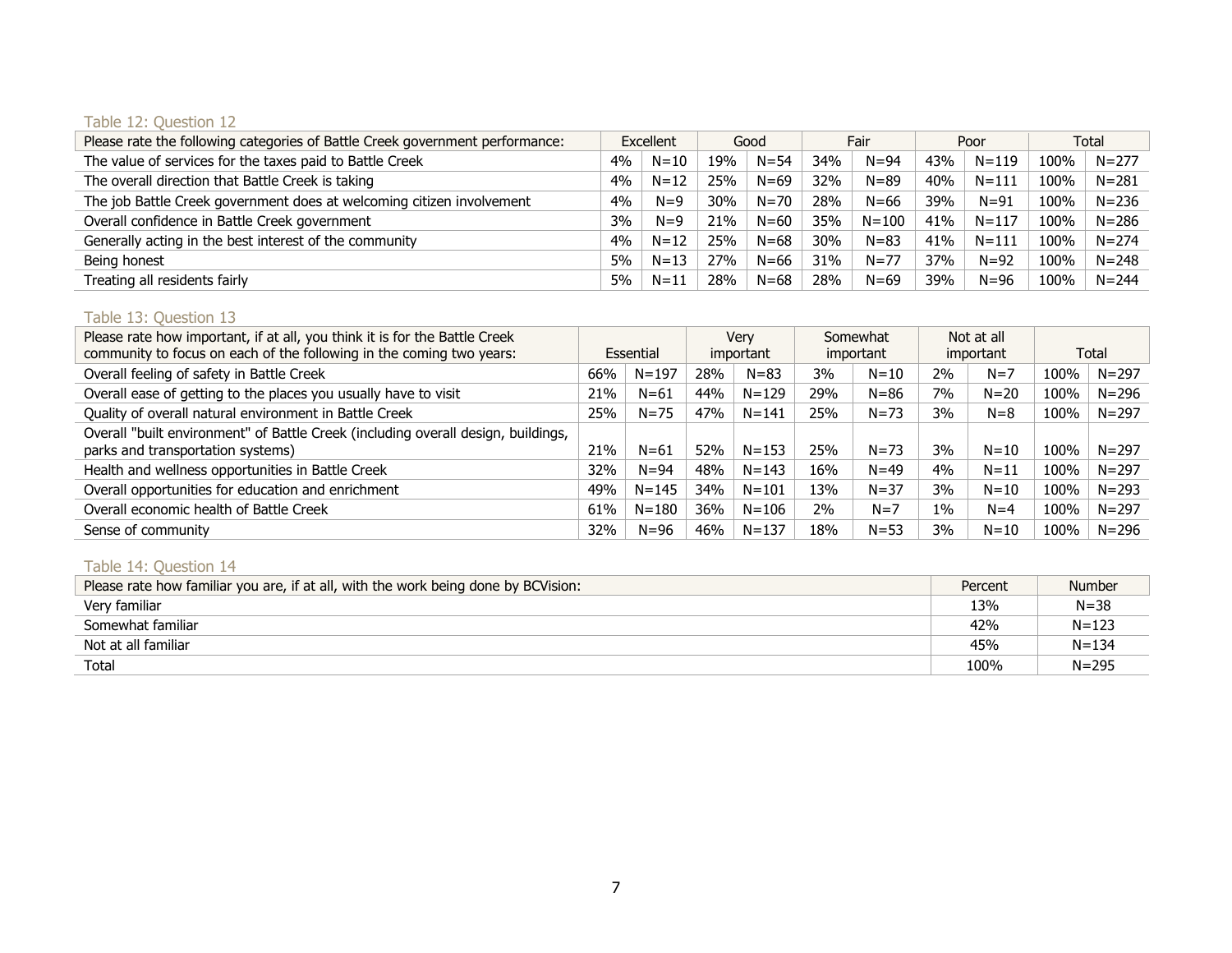# Table 15: Question 15

| Please rate the impact of the work being done by BCVision on the city: | Percent | <b>Number</b> |
|------------------------------------------------------------------------|---------|---------------|
| Positive                                                               | 10%     | $N = 29$      |
| Somewhat positive                                                      | 19%     | $N = 52$      |
| Neutral                                                                | 58%     | $N = 161$     |
| Somewhat negative                                                      | 6%      | $N = 17$      |
| Negative                                                               | 6%      | $N = 18$      |
| Total                                                                  | 100%    | $N = 277$     |

## Table 16: Question 16

| Please indicate the extent to which you agree or disagree that BCVision is promoting positive community development: | Percent | Number    |
|----------------------------------------------------------------------------------------------------------------------|---------|-----------|
| Strongly agree                                                                                                       | 16%     | $N = 20$  |
| Agree                                                                                                                | 59%     | $N = 76$  |
| <b>Disagree</b>                                                                                                      | 15%     | $N = 19$  |
| Strongly disagree                                                                                                    | 10%     | $N = 13$  |
| Total                                                                                                                | 100%    | $N = 128$ |

# Table 17: Question 17

| Have you had contact with a Battle Creek police officer within the last 12 months? | Percent | Number    |
|------------------------------------------------------------------------------------|---------|-----------|
| Yes                                                                                | 52%     | $N = 155$ |
| <b>No</b>                                                                          | 48%     | $N = 142$ |
| Total                                                                              | 100%    | $N = 297$ |

# Table 18: Question 17A

| Please indicate the extent to which you agree or disagree with each of the following   |       | <b>Strongly</b> |       |          |                 |          |          | Strongly |      |           |
|----------------------------------------------------------------------------------------|-------|-----------------|-------|----------|-----------------|----------|----------|----------|------|-----------|
| statements concerning your most recent contact with a Battle Creek police officer:     | agree |                 | Agree |          | <b>Disagree</b> |          | disagree |          |      | Total     |
| The officer treated me with dignity and respect                                        | 52%   | $N = 79$        | 34%   | $N = 51$ | 9%              | $N = 14$ | 5%       | $N=7$    | 100% | $N = 151$ |
| The officer clearly explained the reasons for his or her actions                       | 46%   | $N = 62$        | 37%   | $N = 50$ | 9%              | $N = 12$ | 8%       | $N = 11$ | 100% | $N = 135$ |
| The officer did NOT discriminate against me because of my race, gender, age, religion, |       |                 |       |          |                 |          |          |          |      |           |
| or sexual orientation                                                                  | 59%   | $N = 82$        | 33%   | $N = 45$ | 4%              | $N = 6$  | 4%       | $N = 5$  | 100% | $N = 138$ |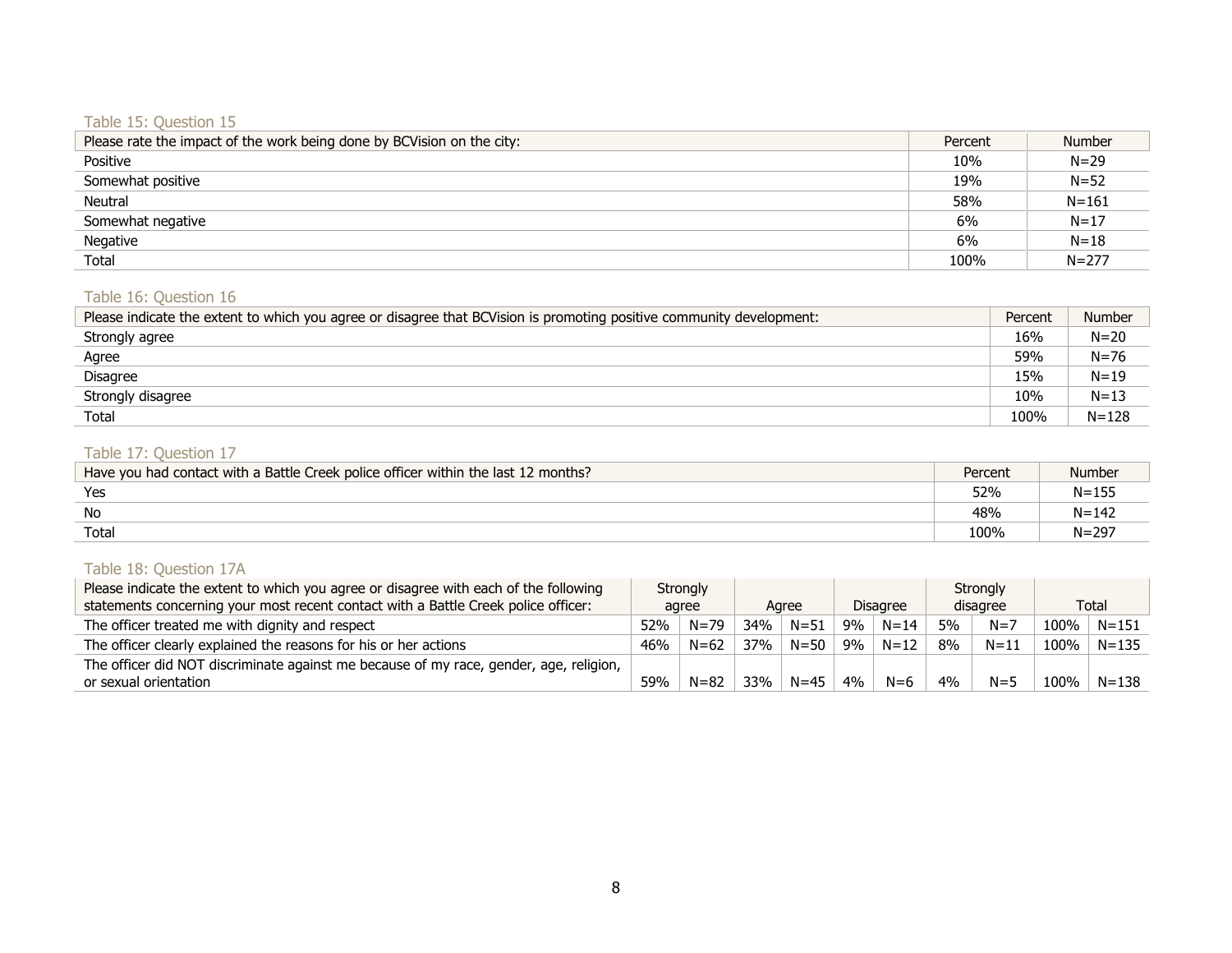# Table 19: Question 17B

| Thinking about your most recent contact, how would you rate your overall interaction with the police officer? | Percent | <b>Number</b> |
|---------------------------------------------------------------------------------------------------------------|---------|---------------|
| Excellent                                                                                                     | 48%     | $N = 71$      |
| Good                                                                                                          | 31%     | $N = 46$      |
| Fair                                                                                                          | 9%      | $N = 13$      |
| Poor                                                                                                          | 12%     | $N = 17$      |
| Total                                                                                                         | 100%    | $N = 147$     |

# Table 20: Question 18

| Please rate the following categories of Battle Creek Police Department performance: | Excellent |          | Good |           |     | Fair     | Poor |          | Total   |           |
|-------------------------------------------------------------------------------------|-----------|----------|------|-----------|-----|----------|------|----------|---------|-----------|
| Fighting crime in your neighborhood                                                 | 12%       | $N=29$   | 46%  | $N = 113$ | 27% | $N = 67$ | 15%  | $N = 36$ | 100%    | $N = 245$ |
| Treating all individuals fairly, regardless of their background                     | 22%       | $N = 48$ | 40%  | $N = 89$  | 24% | $N = 52$ | 14%  | $N = 31$ | 100%    | $N = 220$ |
| Making decisions that are in the best interests of the entire community             | 14%       | $N = 31$ | 48%  | $N = 107$ | 20% | $N = 45$ | 18%  | $N = 39$ | $100\%$ | $N = 222$ |
| Overall confidence in the Battle Creek Police Department                            | 17% ነ     | $N = 47$ | 43%  | $N = 117$ | 27% | $N = 74$ | 13%  | $N = 37$ | 100%    | $N = 275$ |

# Table 21: Question 19

|                                                                               | Somewhat    |           |                |           | Somewhat |          | Verv     |          |      |              |
|-------------------------------------------------------------------------------|-------------|-----------|----------------|-----------|----------|----------|----------|----------|------|--------------|
| How likely or unlikely would you be to do each of the following?              | Verv likely |           | likely         |           | unlikely |          | unlikely |          |      | <b>Total</b> |
| Collaborate with the Battle Creek Police Department to help identify a person |             |           |                |           |          |          |          |          |      |              |
| who has committed a crime in your neighborhood                                | 77%         | $N = 210$ | <sup>17%</sup> | $N = 46$  | 3%       | $N = 8$  | 4%       | $N = 10$ | 100% | $N = 274$    |
| Attend a meeting in your neighborhood to discuss crime prevention             | 39%         | $N = 103$ | 39%            | $N = 104$ | 12%      | $N = 33$ | 9%       | $N = 25$ | 100% | $N = 265$    |

# Table 22: Question D1

| How often, if at all, do you do each of the following, considering all<br>of the times you could? | Never |          | Rarely |          | Sometimes |           | <b>Usually</b> |           | <b>Always</b> |           |      | Total     |
|---------------------------------------------------------------------------------------------------|-------|----------|--------|----------|-----------|-----------|----------------|-----------|---------------|-----------|------|-----------|
| Recycle at home                                                                                   | 6%    | $N = 16$ | 5%     | $N = 14$ | 10%       | $N = 29$  | 20%            | $N = 58$  | 60%           | N=172     | 100% | $N = 289$ |
| Purchase goods or services from a business located in Battle Creek                                | $0\%$ | $N=0$    | 4%     | $N = 11$ | 19%       | $N = 54$  | 54%            | $N = 155$ | 24%           | $N = 68$  | 100% | $N = 288$ |
| Eat at least 5 portions of fruits and vegetables a day                                            | 4%    | $N = 11$ | 19%    | $N = 54$ | 35%       | $N = 102$ | 31%            | $N = 89$  | 11%           | $N = 33$  | 100% | $N = 289$ |
| Participate in moderate or vigorous physical activity                                             | 2%    | $N = 5$  | 17%    | $N = 50$ | 34%       | $N = 97$  | 31%            | $N = 88$  | 17%           | $N = 48$  | 100% | $N = 288$ |
| Read or watch local news (via television, paper, computer, etc.)                                  | 5%    | $N = 14$ | 6%     | $N = 18$ | 19%       | $N = 56$  | 35%            | $N = 100$ | 35%           | $N = 101$ | 100% | $N = 289$ |
| Vote in local elections                                                                           | 4%    | $N = 11$ | 5%     | $N = 15$ | 11%       | $N = 33$  | 24%            | $N = 70$  | 55%           | $N = 158$ | 100% | $N = 287$ |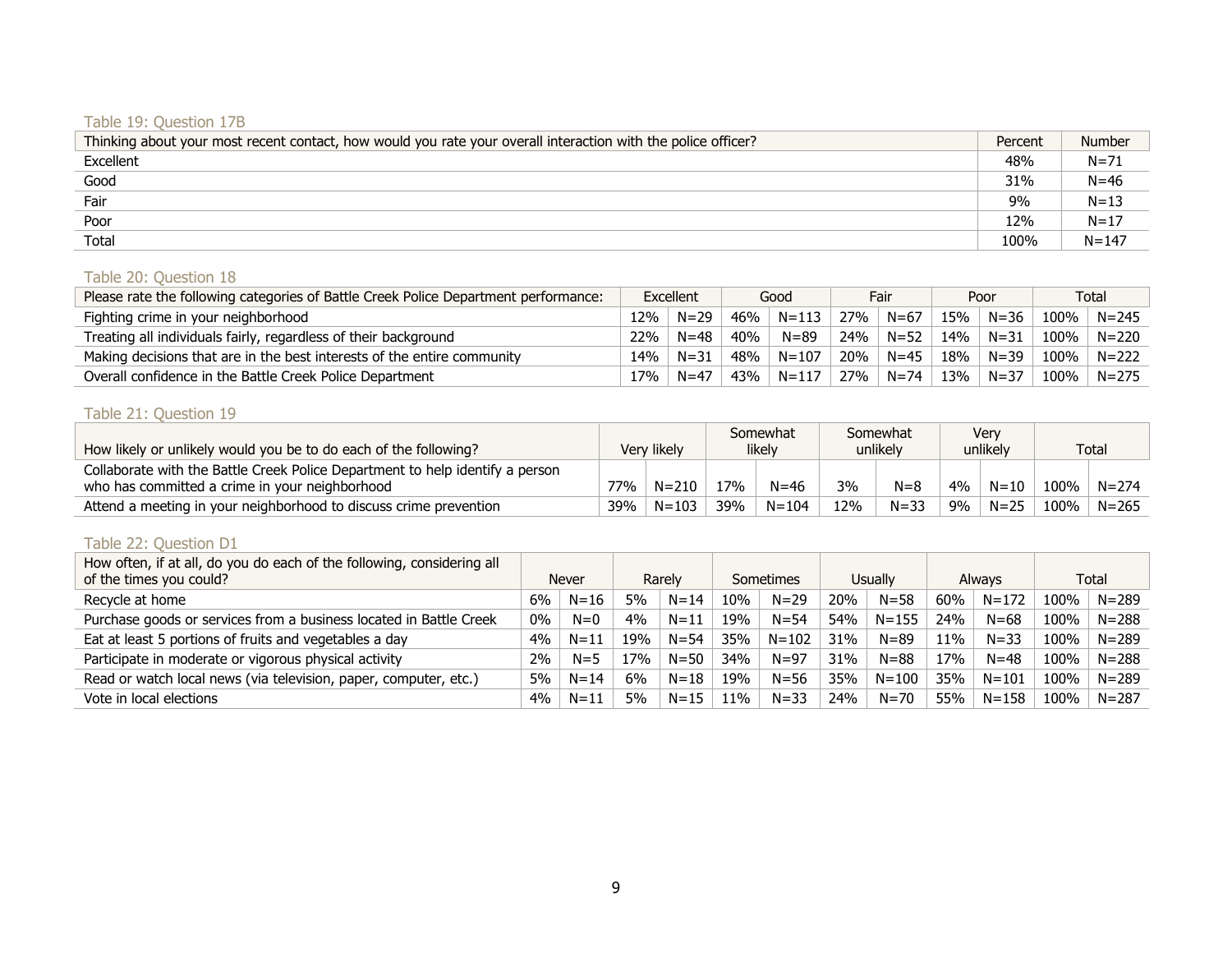# Table 23: Question D2

| Would you say that in general your health is: | Percent | <b>Number</b> |
|-----------------------------------------------|---------|---------------|
| Excellent                                     | 18%     | $N = 53$      |
| Very good                                     | 38%     | $N = 108$     |
| Good                                          | 33%     | $N = 96$      |
| Fair                                          | 9%      | $N = 27$      |
| Poor                                          | $1\%$   | $N=3$         |
| Total                                         | 100%    | $N = 287$     |

# Table 24: Question D3

| What impact, if any, do you think the economy will have on your family income in the next 6 months? Do you think the impact will be: | Percent | <b>Number</b> |
|--------------------------------------------------------------------------------------------------------------------------------------|---------|---------------|
| Very positive                                                                                                                        | 7%      | $N = 19$      |
| Somewhat positive                                                                                                                    | 19%     | $N = 55$      |
| Neutral                                                                                                                              | 48%     | $N = 137$     |
| Somewhat negative                                                                                                                    | 22%     | $N = 62$      |
| Very negative                                                                                                                        | 4%      | $N = 10$      |
| Total                                                                                                                                | 100%    | $N = 283$     |

# Table 25: Question D4

| What is your employment status?       | Percent | <b>Number</b> |
|---------------------------------------|---------|---------------|
| Working full time for pay             | 63%     | $N = 180$     |
| Working part time for pay             | 10%     | $N = 27$      |
| Unemployed, looking for paid work     | 3%      | $N=8$         |
| Unemployed, not looking for paid work | 6%      | $N = 16$      |
| Fully retired                         | 19%     | $N = 53$      |
| Total                                 | 100%    | $N = 284$     |

# Table 26: Question D5

| Do you work inside the boundaries of Battle Creek? | Percent | <b>Number</b> |
|----------------------------------------------------|---------|---------------|
| Yes, outside the home                              | 51%     | $N = 138$     |
| Yes, from home                                     | 6%      | $N = 15$      |
| No                                                 | 43%     | $N = 117$     |
| Total                                              | 100%    | $N = 270$     |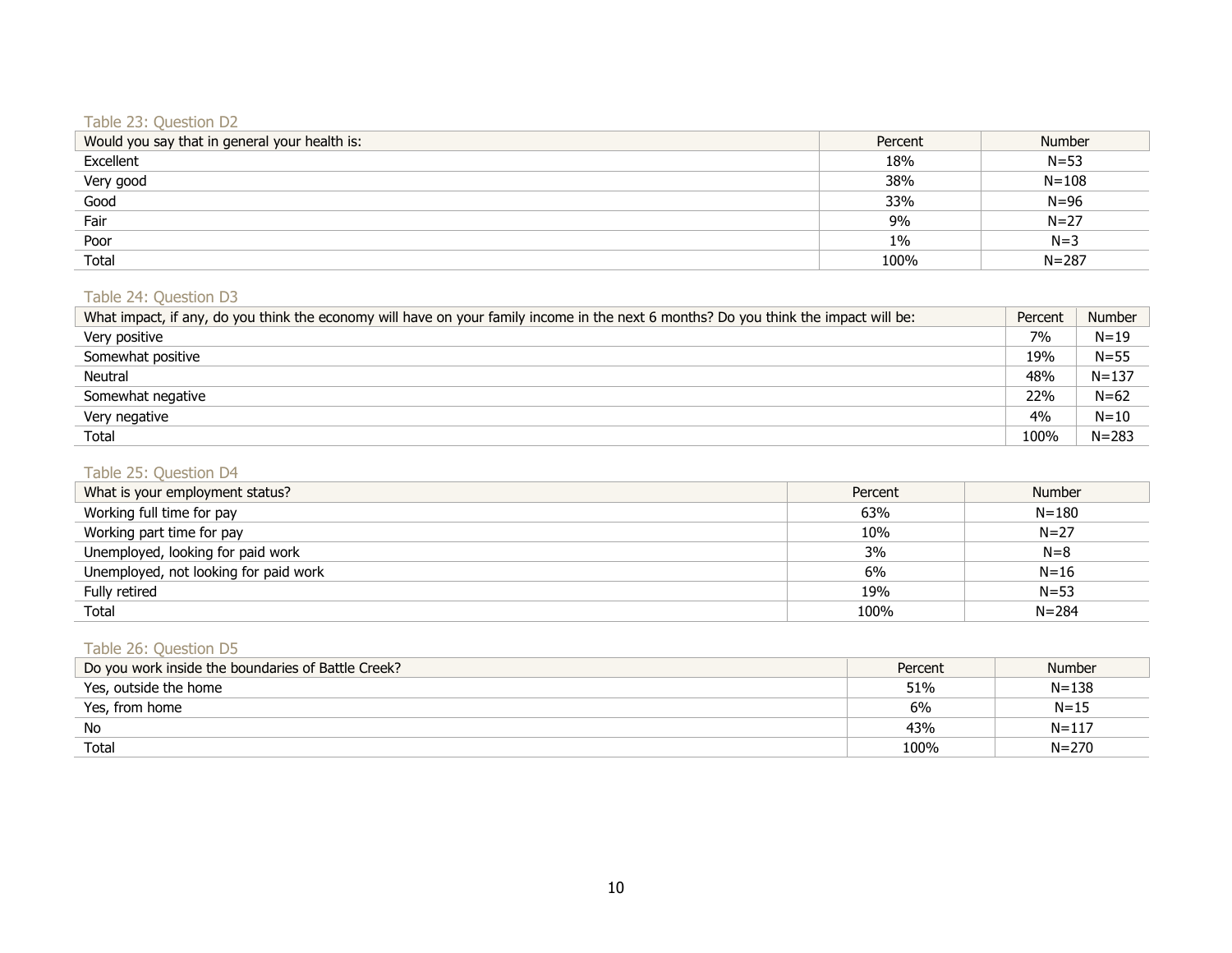# Table 27: Question D6

| How many years have you lived in Battle Creek? | Percent | <b>Number</b> |
|------------------------------------------------|---------|---------------|
| Less than 2 years                              | 2%      | $N=7$         |
| 2 to 5 years                                   | 10%     | $N = 28$      |
| 6 to 10 years                                  | 8%      | $N=22$        |
| 11 to 20 years                                 | 17%     | $N = 49$      |
| More than 20 years                             | 63%     | $N = 180$     |
| Total                                          | 100%    | $N = 286$     |

## Table 28: Question D7

| Which best describes the building you live in?                               | Percent | <b>Number</b> |
|------------------------------------------------------------------------------|---------|---------------|
| One family house detached from any other houses                              | 89%     | $N = 235$     |
| Building with two or more homes (duplex, townhome, apartment or condominium) | 11%     | $N = 29$      |
| Mobile home                                                                  | $0\%$   | $N=1$         |
| Other                                                                        | $0\%$   | $N=0$         |
| Total                                                                        | 100%    | $N = 265$     |

# Table 29: Question D8

| Is this house, apartment or mobile home | Percent | Number    |
|-----------------------------------------|---------|-----------|
| Rented                                  | 14%     | $N = 37$  |
| Owned                                   | 86%     | $N = 219$ |
| Total                                   | 100%    | $N = 256$ |

# Table 30: Question D9

| About how much is your monthly housing cost for the place you live (including rent, mortgage payment, property tax, property insurance and |         |           |
|--------------------------------------------------------------------------------------------------------------------------------------------|---------|-----------|
| homeowners' association (HOA) fees)?                                                                                                       | Percent | Number    |
| Less than \$300 per month                                                                                                                  | 7%      | $N = 20$  |
| \$300 to \$599 per month                                                                                                                   | 20%     | $N = 56$  |
| \$600 to \$999 per month                                                                                                                   | 40%     | $N = 114$ |
| \$1,000 to \$1,499 per month                                                                                                               | 21%     | $N = 59$  |
| \$1,500 to \$2,499 per month                                                                                                               | 10%     | $N = 27$  |
| \$2,500 or more per month                                                                                                                  | 2%      | $N=6$     |
| Total                                                                                                                                      | 100%    | $N = 282$ |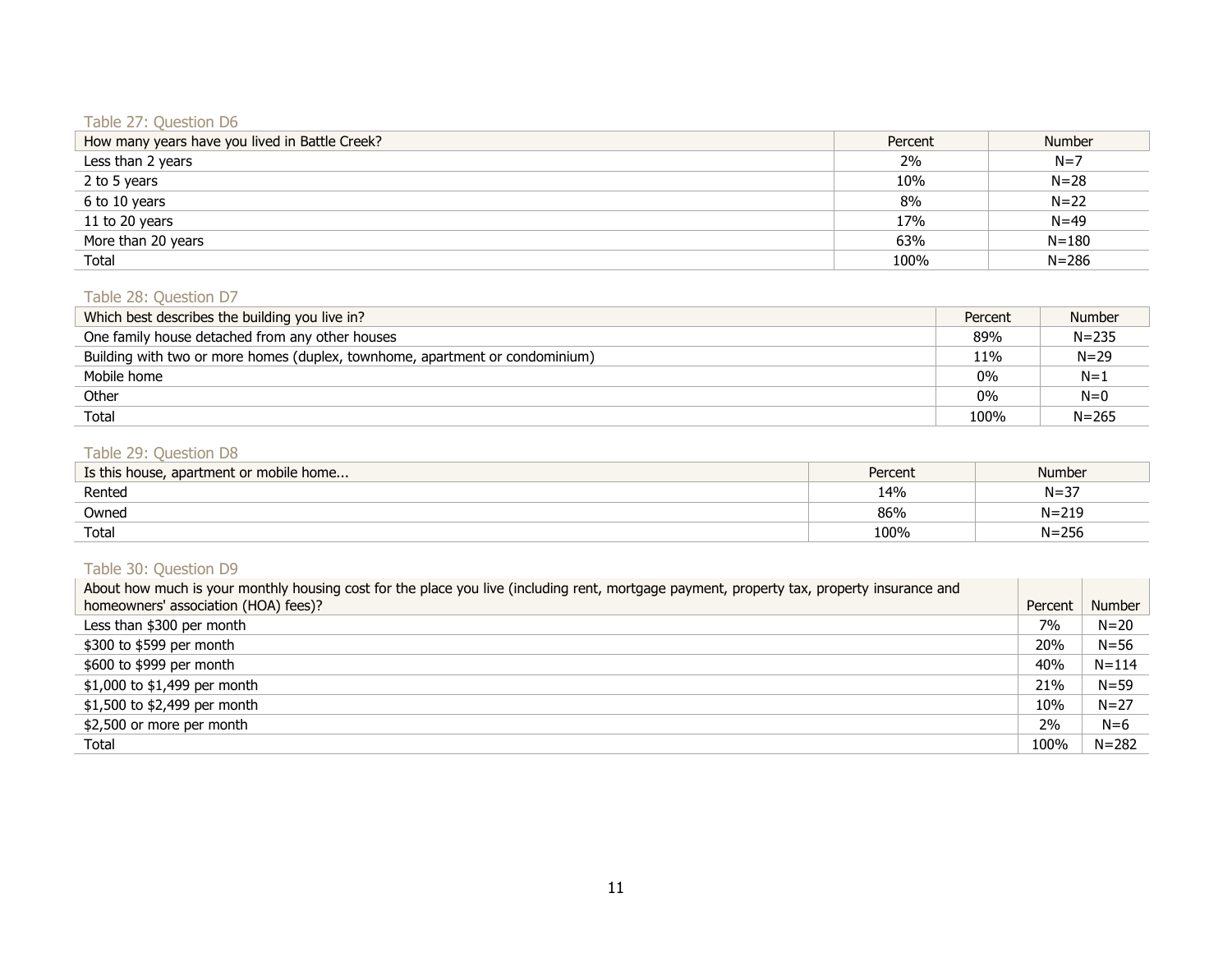#### Table 31: Question D10

| Do any children 17 or under live in your household? | Percent | <b>Number</b> |
|-----------------------------------------------------|---------|---------------|
| No                                                  | 60%     | $N = 144$     |
| Yes                                                 | 40%     | $N = 96$      |
| Total                                               | 100%    | $N = 240$     |

#### Table 32: Question D11

| Are you or any other members of your household aged 65 or older? | Percent | Number    |
|------------------------------------------------------------------|---------|-----------|
| No                                                               | 82%     | $N = 195$ |
| Yes                                                              | 18%     | $N=42$    |
| Total                                                            | 100%    | $N = 237$ |

#### Table 33: Question D12

| How much do you anticipate your household's total income before taxes will be for the current year? (Please include in your total income money |         |               |
|------------------------------------------------------------------------------------------------------------------------------------------------|---------|---------------|
| from all sources for all persons living in your household.)                                                                                    | Percent | <b>Number</b> |
| Less than $$25,000$                                                                                                                            | 9%      | $N = 24$      |
| \$25,000 to \$49,999                                                                                                                           | 24%     | $N = 67$      |
| \$50,000 to \$99,999                                                                                                                           | 39%     | $N = 107$     |
| \$100,000 to \$149,999                                                                                                                         | 18%     | $N = 50$      |
| \$150,000 or more                                                                                                                              | 9%      | $N = 26$      |
| Total                                                                                                                                          | 100%    | $N = 274$     |

#### Table 34: Question D13

| Are you Spanish, Hispanic or Latino?                     | Percent | <b>Number</b> |
|----------------------------------------------------------|---------|---------------|
| No, not Spanish, Hispanic or Latino                      | 98%     | $N = 274$     |
| Yes, I consider myself to be Spanish, Hispanic or Latino | 2%      | $N=6$         |
| Total                                                    | 100%    | $N = 280$     |

# Table 35: Question D14

| What is your race? (Mark one or more races to indicate what race(s) you consider yourself to be.) | Percent | <b>Number</b> |
|---------------------------------------------------------------------------------------------------|---------|---------------|
| American Indian or Alaskan Native                                                                 | 2%      | $N = 5$       |
| Asian, Asian Indian or Pacific Islander                                                           | $1\%$   | $N=4$         |
| Black or African American                                                                         | 6%      | $N = 16$      |
| White                                                                                             | 92%     | $N = 252$     |
| Other                                                                                             | 4%      | $N = 10$      |

Total may exceed 100% as respondents could select more than one option.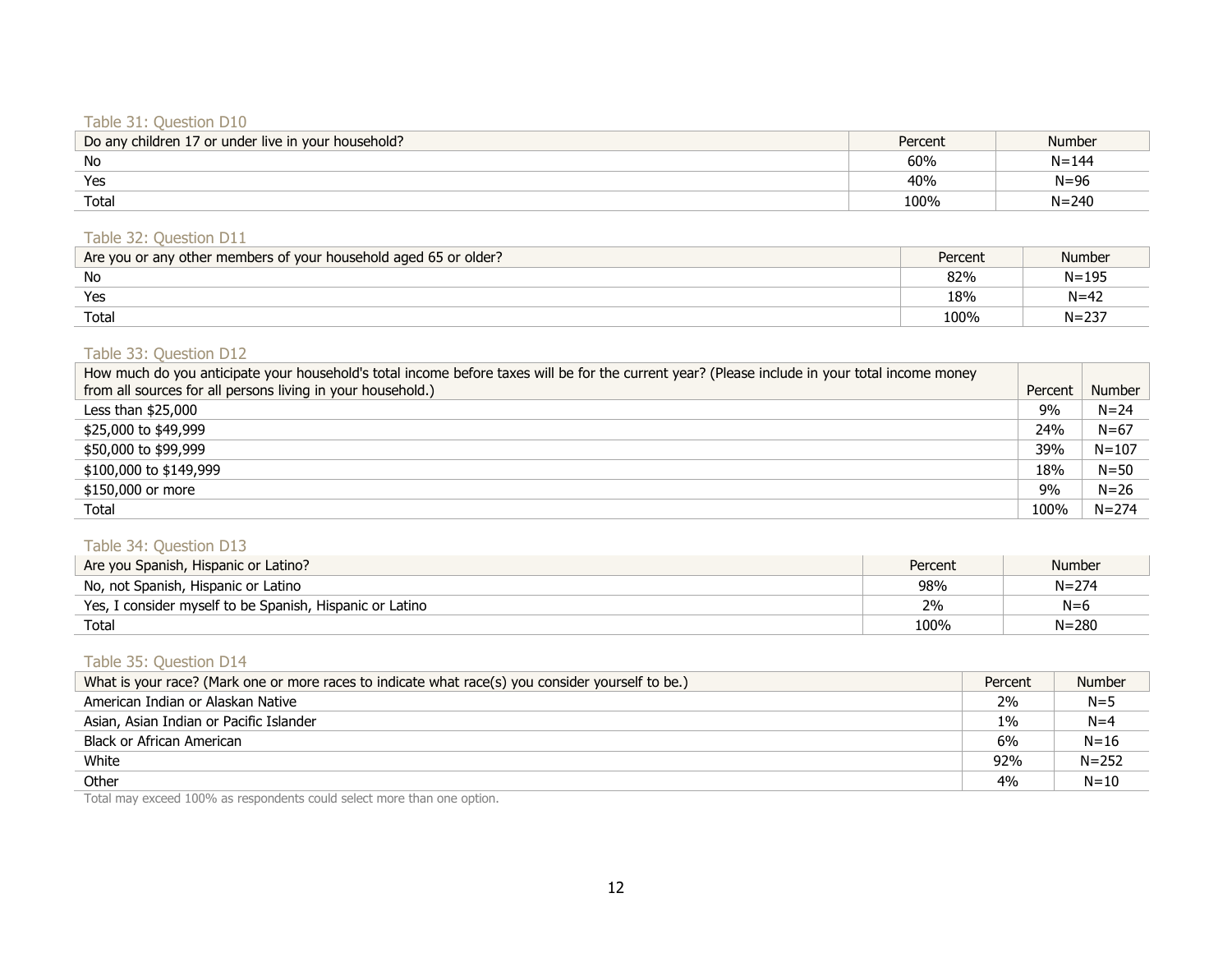#### Table 36: Question D15

| In which category is your age? | Percent | Number    |
|--------------------------------|---------|-----------|
| 18 to 24 years                 | 6%      | $N = 17$  |
| 25 to 34 years                 | 22%     | $N = 63$  |
| 35 to 44 years                 | 26%     | $N = 73$  |
| 45 to 54 years                 | 16%     | $N = 45$  |
| 55 to 64 years                 | 17%     | $N = 49$  |
| 65 to 74 years                 | 10%     | $N = 27$  |
| 75 years or older              | 3%      | $N=8$     |
| Total                          | 100%    | $N = 282$ |

#### Table 37: Question D16

| What is your sex? | Percent | Number    |
|-------------------|---------|-----------|
| Female            | 69%     | $N = 124$ |
| Male              | 31%     | $N = 56$  |
| Totai             | 100%    | $N = 180$ |

# Table 38: Question D17

| Do you consider a cell phone or landline your primary telephone number? | Percent | Number    |
|-------------------------------------------------------------------------|---------|-----------|
| Cell                                                                    | 74%     | $N = 130$ |
| Land line                                                               | 9%      | $N = 15$  |
| Both                                                                    | 18%     | $N = 31$  |
| Total                                                                   | 100%    | $N = 176$ |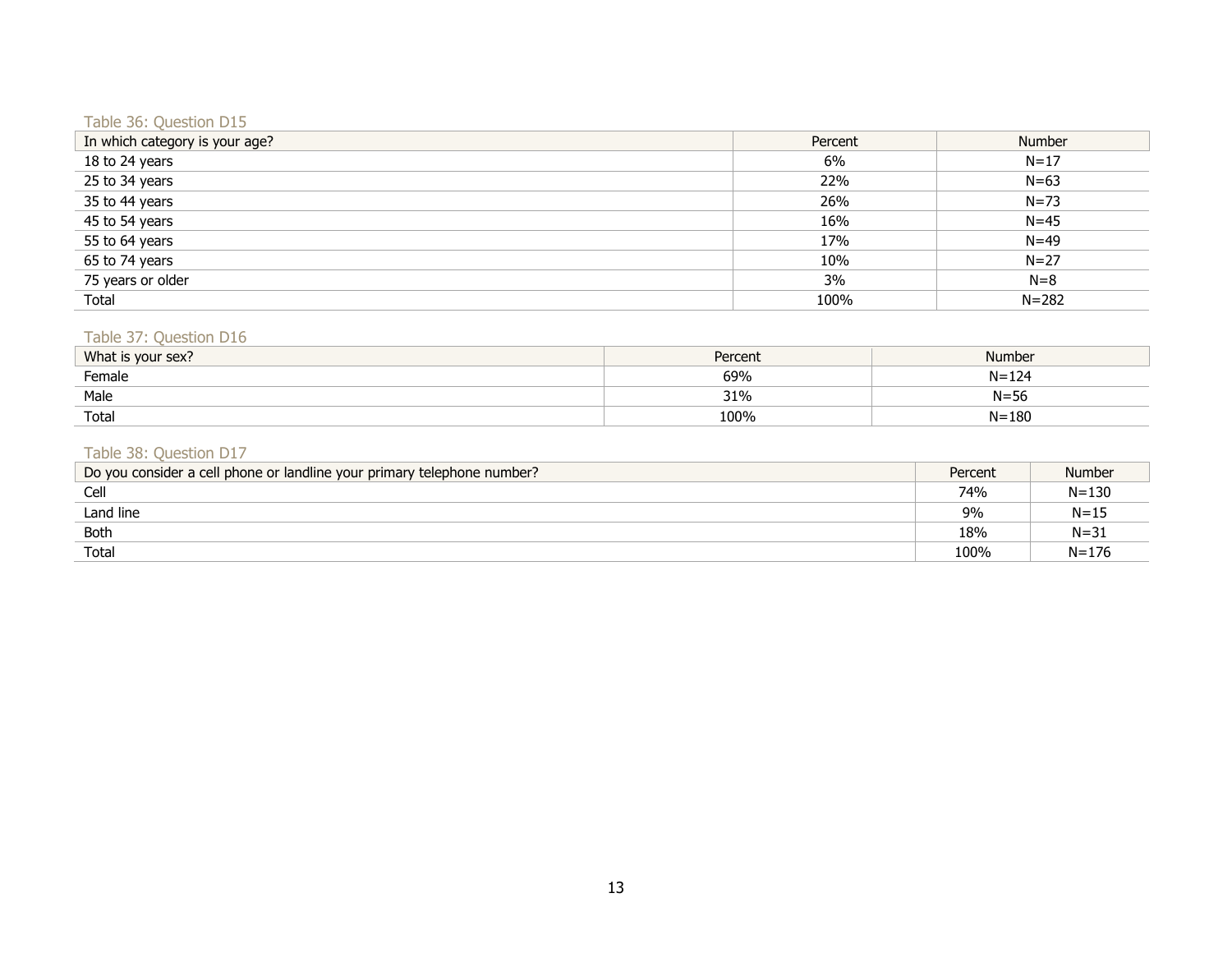# **Responses including "don't know"**

The following pages contain a complete set of responses to each question on the survey, including the "don't know" responses. The percent of respondents giving a particular response is shown followed by the number of respondents (denoted with "N=").

#### Please rate each of the following aspects of quality of life in Battle Creek: Excellent Good Fair Poor Don't know Total Battle Creek as a place to live  $3\%$  N=12 29% N=12 39% N=119 47% N=189 21% N=85 0% N=0 100% N=405 Your neighborhood as a place to live  $18\%$  N=72 47% N=185 25% N=100 9% N=37 1% N=3 100% N=397 Battle Creek as a place to raise children  $3\%$  N=14 28% N=111 42% N=167 23% N=92 4% N=17 100% N=401 Battle Creek as a place to work  $4\%$  N=14 31% N=14 31% N=125 35% N=139 27% N=109 3% N=13 100% N=400 Battle Creek as a place to visit  $1\%$  N=5  $\parallel$  1% N=5  $\parallel$  16%  $\parallel$  N=63  $\parallel$  36%  $\parallel$  N=146  $\parallel$  45%  $\parallel$  N=182  $\parallel$  1%  $\parallel$  N=5  $\parallel$  100%  $\parallel$  N=401 Battle Creek as a place to retire  $3\%$  N=11 | 15% | N=58 | 30% | N=119 | 44% | N=175 | 9% | N=36 | 100% | N=399 The overall quality of life in Battle Creek 200 | 29% | N=10 | 29% | N=117 | 49% | N=198 | 19% | N=76 | 0% | N=0 | 100% | N=401

#### Table 39: Question 1

#### Table 40: Question 2

| Please rate each of the following characteristics as they relate to<br>Battle Creek as a whole: |       | Excellent |     | Good      |     | Fair      |     | Poor      |       | Don't know |      | Total     |
|-------------------------------------------------------------------------------------------------|-------|-----------|-----|-----------|-----|-----------|-----|-----------|-------|------------|------|-----------|
|                                                                                                 |       |           |     |           |     |           |     |           |       |            |      |           |
| Overall feeling of safety in Battle Creek                                                       | $1\%$ | $N=5$     | 26% | $N = 102$ | 43% | $N = 164$ | 29% | $N = 113$ | $0\%$ | $N=1$      | 100% | $N = 385$ |
| Overall ease of getting to the places you usually have to visit                                 | 18%   | $N = 69$  | 55% | $N = 211$ | 18% | $N = 69$  | 8%  | $N = 32$  | 0%    | $N=1$      | 100% | $N = 382$ |
| Quality of overall natural environment in Battle Creek                                          | 8%    | $N = 31$  | 42% | $N = 158$ | 38% | $N = 146$ | 11% | $N = 41$  | $1\%$ | $N=4$      | 100% | $N = 380$ |
| Overall "built environment" of Battle Creek (including overall design,                          |       |           |     |           |     |           |     |           |       |            |      |           |
| buildings, parks and transportation systems)                                                    | 2%    | $N=6$     | 28% | $N = 107$ | 48% | $N = 183$ | 22% | $N = 82$  | $1\%$ | $N=2$      | 100% | $N = 380$ |
| Health and wellness opportunities in Battle Creek                                               | 4%    | $N = 17$  | 36% | $N = 138$ | 39% | $N = 148$ | 18% | $N = 67$  | 3%    | $N = 10$   | 100% | $N = 380$ |
| Overall opportunities for education and enrichment                                              | 4%    | $N = 15$  | 32% | $N = 120$ | 39% | $N = 150$ | 24% | $N = 90$  | $1\%$ | $N = 5$    | 100% | $N = 380$ |
| Overall economic health of Battle Creek                                                         | $0\%$ | $N=1$     | 13% | $N = 50$  | 40% | $N = 153$ | 45% | $N = 169$ | 2%    | $N=6$      | 100% | $N = 379$ |
| Sense of community                                                                              | $1\%$ | $N=4$     | 20% | $N = 74$  | 42% | $N = 159$ | 37% | $N = 141$ | $0\%$ | $N=1$      | 100% | $N = 379$ |
| Overall image or reputation of Battle Creek                                                     | $0\%$ | $N=1$     | 9%  | $N = 36$  | 29% | $N = 110$ | 61% | $N = 230$ | $1\%$ | $N=2$      | 100% | $N = 379$ |

#### Table 41: Question 3

| Please indicate how likely or unlikely you are to do each of the |             |           | Somewhat |           | Somewhat |           |               |           |            |          |      |           |
|------------------------------------------------------------------|-------------|-----------|----------|-----------|----------|-----------|---------------|-----------|------------|----------|------|-----------|
| following:                                                       | Very likely |           | likelv   |           | unlikely |           | Very unlikely |           | Don't know |          |      | Total     |
| Recommend living in Battle Creek to someone who asks             | 10%         | $N = 37$  | 28%      | $N = 103$ | 27%      | $N = 102$ | 34%           | $N = 129$ | 1%         | $N = ?$  | 100% | $N = 374$ |
| Remain in Battle Creek for the next five vears                   | 36%         | $N = 131$ | 28%      | $N = 103$ | 14%      | $N = 52$  | 19%           | $N = 68$  | 3%         | $N = 11$ | 100% | $N = 365$ |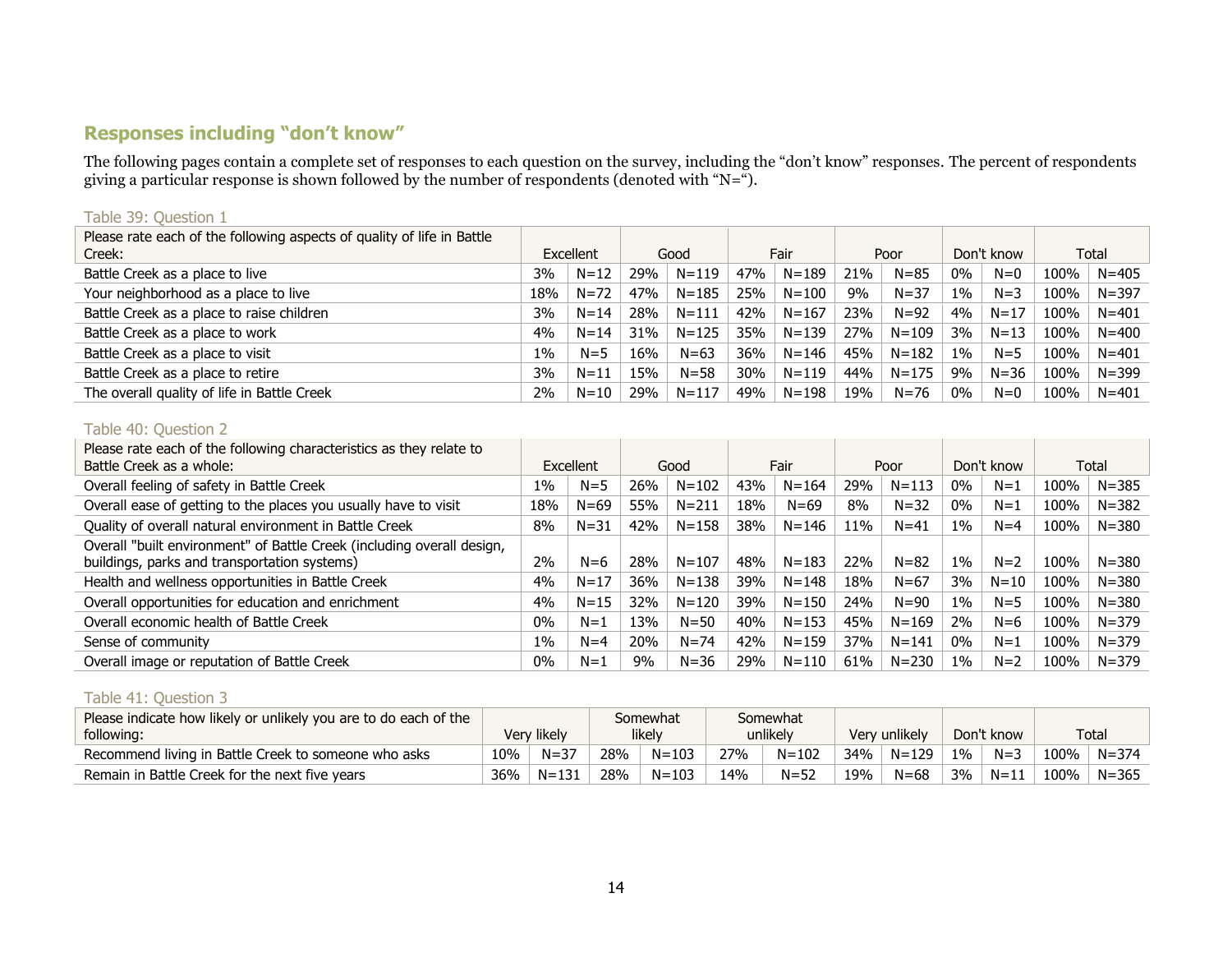# Table 42: Question 4

|                                            |     |           | Somewhat   |           |        | Neither safe nor |        | Somewhat |             |          | Don't |         |       |           |
|--------------------------------------------|-----|-----------|------------|-----------|--------|------------------|--------|----------|-------------|----------|-------|---------|-------|-----------|
| Please rate how safe or unsafe you feel:   |     | Verv safe | safe       |           | unsafe |                  | unsafe |          | Very unsafe |          | know  |         | Total |           |
| In your neighborhood during the day        | 39% | $N = 143$ | <b>33%</b> | $N = 122$ | 10%    | $N = 37$         | 11%    | $N=42$   | 5%          | $N = 19$ | 1%    | $N = 3$ | 100%  | $N = 366$ |
| In Battle Creek's downtown/commercial area |     |           |            |           |        |                  |        |          |             |          |       |         |       |           |
| during the day                             | 31% | $N = 115$ | 37%        | $N = 134$ | 15%    | $N = 56$         | 12%    | $N = 45$ | $3\%$       | $N = 12$ | 1%    | $N=4$   | 100%  | $N = 366$ |
| In your neighborhood at night              | 22% | $N = 80$  | 40%        | $N = 145$ | 11%    | $N = 39$         | 19%    | $N = 69$ | 9%          | $N = 32$ | 0%    | $N=1$   | 100%  | $N = 366$ |

## Table 43: Question 5

| Please rate each of the following characteristics as they relate to |       |           |     |           |     |           |     |           |       |            |      |           |
|---------------------------------------------------------------------|-------|-----------|-----|-----------|-----|-----------|-----|-----------|-------|------------|------|-----------|
| Battle Creek as a whole:                                            |       | Excellent |     | Good      |     | Fair      |     | Poor      |       | Don't know |      | Total     |
| Traffic flow on major streets                                       | 10%   | $N = 38$  | 48% | $N = 175$ | 31% | $N = 114$ | 10% | $N = 37$  | $0\%$ | $N=1$      | 100% | $N = 365$ |
| Ease of public parking                                              | 13%   | $N=46$    | 47% | $N = 169$ | 26% | $N = 93$  | 13% | $N = 48$  | $1\%$ | $N = 5$    | 100% | $N = 361$ |
| Ease of travel by car in Battle Creek                               | 19%   | $N = 70$  | 54% | $N = 195$ | 22% | $N = 78$  | 5%  | $N = 18$  | $0\%$ | $N=0$      | 100% | $N = 361$ |
| Ease of travel by public transportation in Battle Creek             | $1\%$ | $N=5$     | 6%  | $N = 22$  | 13% | $N = 48$  | 18% | $N = 63$  | 62%   | $N = 222$  | 100% | $N = 360$ |
| Ease of travel by bicycle in Battle Creek                           | 5%    | $N = 18$  | 22% | $N = 79$  | 21% | $N = 76$  | 11% | $N=41$    | 41%   | $N = 146$  | 100% | $N = 360$ |
| Ease of walking in Battle Creek                                     | 8%    | $N = 30$  | 35% | $N = 126$ | 30% | $N = 110$ | 16% | $N = 56$  | 11%   | $N = 39$   | 100% | $N = 361$ |
| Availability of paths and walking trails                            | 12%   | $N=45$    | 41% | $N = 148$ | 26% | $N = 94$  | 13% | $N = 48$  | 7%    | $N = 26$   | 100% | $N = 361$ |
| Air quality                                                         | 12%   | $N=42$    | 47% | $N = 169$ | 27% | $N = 96$  | 8%  | $N = 30$  | 6%    | $N = 23$   | 100% | $N = 360$ |
| <b>Cleanliness of Battle Creek</b>                                  | 2%    | $N=9$     | 32% | $N = 114$ | 42% | $N = 153$ | 24% | $N = 85$  | $0\%$ | $N=0$      | 100% | $N = 361$ |
| Overall appearance of Battle Creek                                  | 2%    | $N=7$     | 26% | $N=93$    | 46% | $N = 167$ | 26% | $N = 94$  | $0\%$ | $N=0$      | 100% | $N = 361$ |
| Public places where people want to spend time                       | 3%    | $N=10$    | 25% | $N = 91$  | 45% | $N = 161$ | 25% | $N = 90$  | 2%    | $N=9$      | 100% | $N = 361$ |
| Variety of housing options                                          | 4%    | $N = 13$  | 26% | $N = 94$  | 35% | $N = 126$ | 26% | $N = 95$  | 9%    | $N = 32$   | 100% | $N = 360$ |
| Availability of affordable quality housing                          | 5%    | $N=17$    | 21% | $N = 75$  | 31% | $N = 110$ | 32% | $N = 114$ | 12%   | $N = 44$   | 100% | $N = 360$ |
| Fitness opportunities (including exercise classes and paths or      |       |           |     |           |     |           |     |           |       |            |      |           |
| trails, etc.)                                                       | 9%    | $N = 32$  | 43% | $N = 155$ | 35% | $N = 127$ | 10% | $N = 35$  | 3%    | $N = 11$   | 100% | $N = 360$ |
| Recreational opportunities                                          | 6%    | $N = 21$  | 32% | $N = 116$ | 37% | $N = 132$ | 22% | $N = 78$  | 3%    | $N = 12$   | 100% | $N = 359$ |
| Availability of affordable quality food                             | 7%    | $N = 24$  | 35% | $N = 125$ | 35% | $N = 126$ | 23% | $N = 81$  | $1\%$ | $N=4$      | 100% | $N = 360$ |
| Availability of affordable quality health care                      | 7%    | $N = 24$  | 29% | $N = 104$ | 36% | $N = 129$ | 21% | $N = 77$  | 7%    | $N = 26$   | 100% | $N = 360$ |
| Availability of preventive health services                          | 5%    | $N=17$    | 29% | $N = 105$ | 36% | $N = 128$ | 18% | $N = 65$  | 13%   | $N = 45$   | 100% | $N = 360$ |
| Availability of affordable quality mental health care               | 3%    | $N=10$    | 18% | $N = 64$  | 22% | $N = 80$  | 28% | $N = 100$ | 29%   | $N = 106$  | 100% | $N = 360$ |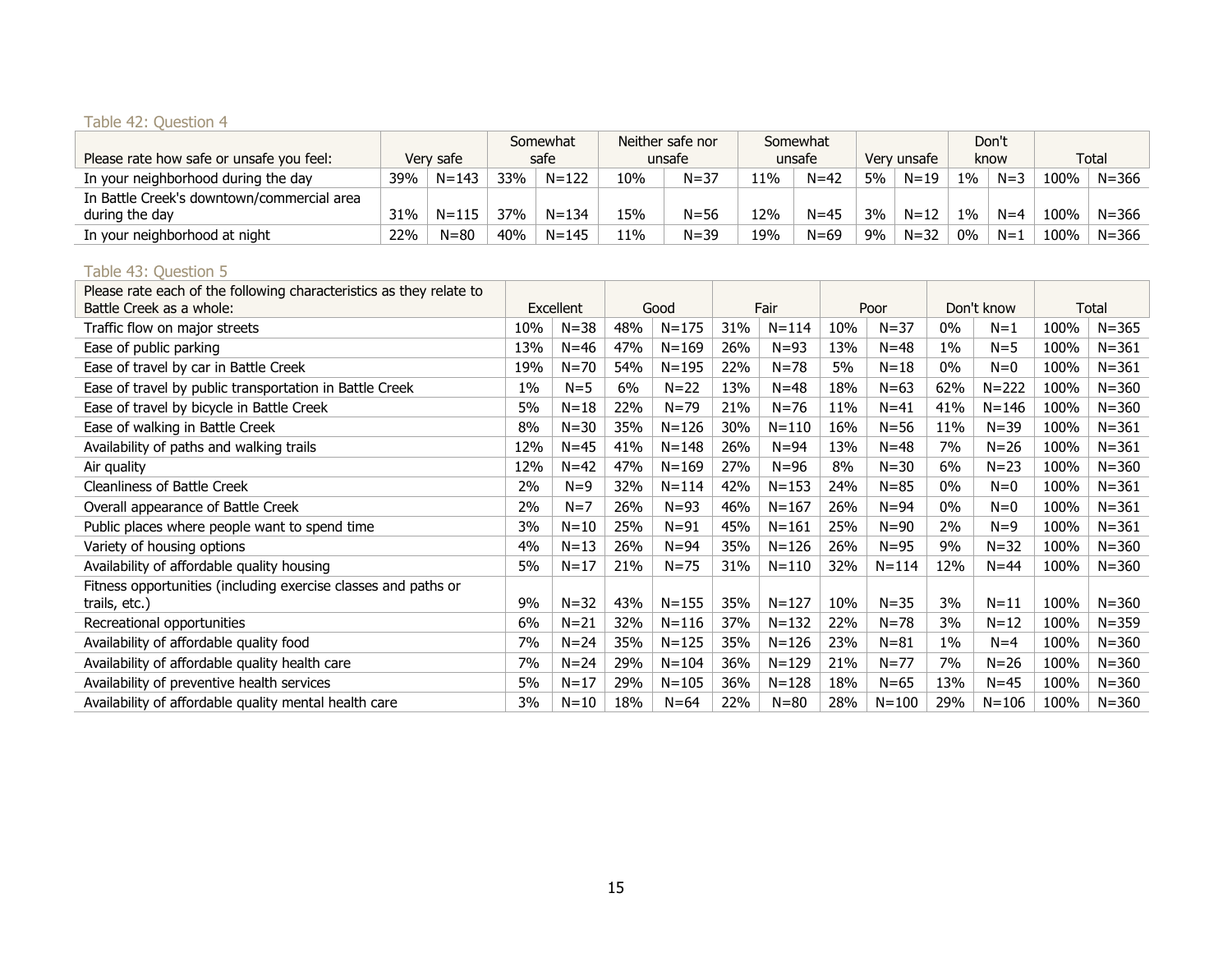# Table 44: Question 6

| Please rate each of the following characteristics as they relate to<br>Battle Creek as a whole: | Excellent |          |     | Good      |     | Fair      |     | Poor      |       | Don't know |      | Total     |
|-------------------------------------------------------------------------------------------------|-----------|----------|-----|-----------|-----|-----------|-----|-----------|-------|------------|------|-----------|
| Availability of affordable quality child care/preschool                                         | 3%        | $N=9$    | 15% | $N = 53$  | 20% | $N = 70$  | 22% | $N = 76$  | 40%   | $N = 137$  | 100% | $N = 345$ |
| K-12 education                                                                                  | 7%        | $N = 23$ | 30% | $N = 102$ | 33% | $N = 114$ | 17% | $N = 57$  | 13%   | $N = 46$   | 100% | $N = 342$ |
| Adult educational opportunities                                                                 | 6%        | $N = 21$ | 28% | $N = 95$  | 29% | $N = 99$  | 12% | $N = 42$  | 25%   | $N = 84$   | 100% | $N = 341$ |
| Opportunities to attend cultural/arts/music activities                                          | 8%        | $N = 29$ | 28% | $N = 97$  | 34% | $N = 115$ | 24% | $N = 82$  | 6%    | $N = 19$   | 100% | $N = 342$ |
| Employment opportunities                                                                        | $1\%$     | $N=5$    | 22% | $N = 76$  | 40% | $N = 138$ | 28% | $N = 95$  | 8%    | $N = 28$   | 100% | $N = 342$ |
| Shopping opportunities                                                                          | $1\%$     | $N=3$    | 10% | $N = 35$  | 29% | $N = 100$ | 59% | $N = 202$ | $0\%$ | $N=1$      | 100% | $N = 341$ |
| Cost of living in Battle Creek                                                                  | 7%        | $N = 24$ | 30% | $N = 104$ | 41% | $N = 141$ | 20% | $N = 67$  | 2%    | $N=6$      | 100% | $N = 342$ |
| Overall quality of business and service establishments in Battle<br>Creek                       | $1\%$     | $N=4$    | 29% | $N = 98$  | 44% | $N = 149$ | 25% | $N = 86$  | $1\%$ | $N = 5$    | 100% | $N = 342$ |
| Vibrant downtown/commercial area                                                                | 1%        | $N=3$    | 17% | $N = 57$  | 34% | $N = 115$ | 46% | $N = 157$ | 3%    | $N=9$      | 100% | $N = 341$ |
| Overall quality of new development in Battle Creek                                              | 4%        | $N = 14$ | 21% | $N = 72$  | 28% | $N = 97$  | 38% | $N = 129$ | 9%    | $N = 30$   | 100% | $N = 342$ |
| Opportunities to participate in social events and activities                                    | 4%        | $N = 14$ | 26% | $N = 89$  | 41% | $N = 140$ | 25% | $N = 84$  | 4%    | $N = 14$   | 100% | $N = 341$ |
| Opportunities to volunteer                                                                      | 11%       | $N = 38$ | 39% | $N = 132$ | 28% | $N = 96$  | 5%  | $N=18$    | 17%   | $N = 58$   | 100% | $N = 342$ |
| Opportunities to participate in community matters                                               | 6%        | $N = 21$ | 33% | $N = 113$ | 31% | $N = 105$ | 13% | $N=45$    | 17%   | $N = 58$   | 100% | $N = 342$ |
| Openness and acceptance of the community toward people of<br>diverse backgrounds                | 8%        | $N = 28$ | 32% | $N = 109$ | 32% | $N = 109$ | 18% | $N = 62$  | 10%   | $N = 34$   | 100% | $N = 342$ |
| Neighborliness of residents in Battle Creek                                                     | 3%        | $N = 11$ | 30% | $N = 103$ | 38% | $N = 130$ | 26% | $N = 89$  | 3%    | $N=9$      | 100% | $N = 342$ |

# Table 45: Question 7

| Please indicate whether or not you have done each of the following in the last 12 months.         | No<br>Yes |           |     | Total     |      |           |
|---------------------------------------------------------------------------------------------------|-----------|-----------|-----|-----------|------|-----------|
| Made efforts to conserve water                                                                    | 28%       | $N = 95$  | 72% | $N = 242$ | 100% | $N = 337$ |
| Made efforts to make your home more energy efficient                                              | 23%       | $N = 79$  | 77% | $N = 258$ | 100% | $N = 337$ |
| Observed a code violation or other hazard in Battle Creek (weeds, abandoned buildings, etc.)      | 24%       | $N = 82$  | 76% | $N = 255$ | 100% | $N = 337$ |
| Household member was a victim of a crime in Battle Creek                                          | 79%       | $N = 267$ | 21% | $N = 69$  | 100% | $N = 336$ |
| Reported a crime to the police in Battle Creek                                                    | 66%       | $N = 222$ | 34% | $N = 114$ | 100% | $N = 336$ |
| Stocked supplies in preparation for an emergency                                                  | 65%       | $N = 218$ | 35% | $N = 115$ | 100% | $N = 333$ |
| Campaigned or advocated for an issue or cause                                                     | 61%       | $N = 204$ | 39% | $N = 132$ | 100% | $N = 336$ |
| Contacted the City of Battle Creek (in-person, phone, email or web) for help or information       | 58%       | $N = 195$ | 42% | $N = 140$ | 100% | $N = 335$ |
| Contacted Battle Creek elected officials (in-person, phone, email or web) to express your opinion | 76%       | $N = 254$ | 24% | $N = 82$  | 100% | $N = 336$ |
| Received or signed up for Water System Information alerts                                         | 76%       | $N = 257$ | 24% | $N = 79$  | 100% | $N = 336$ |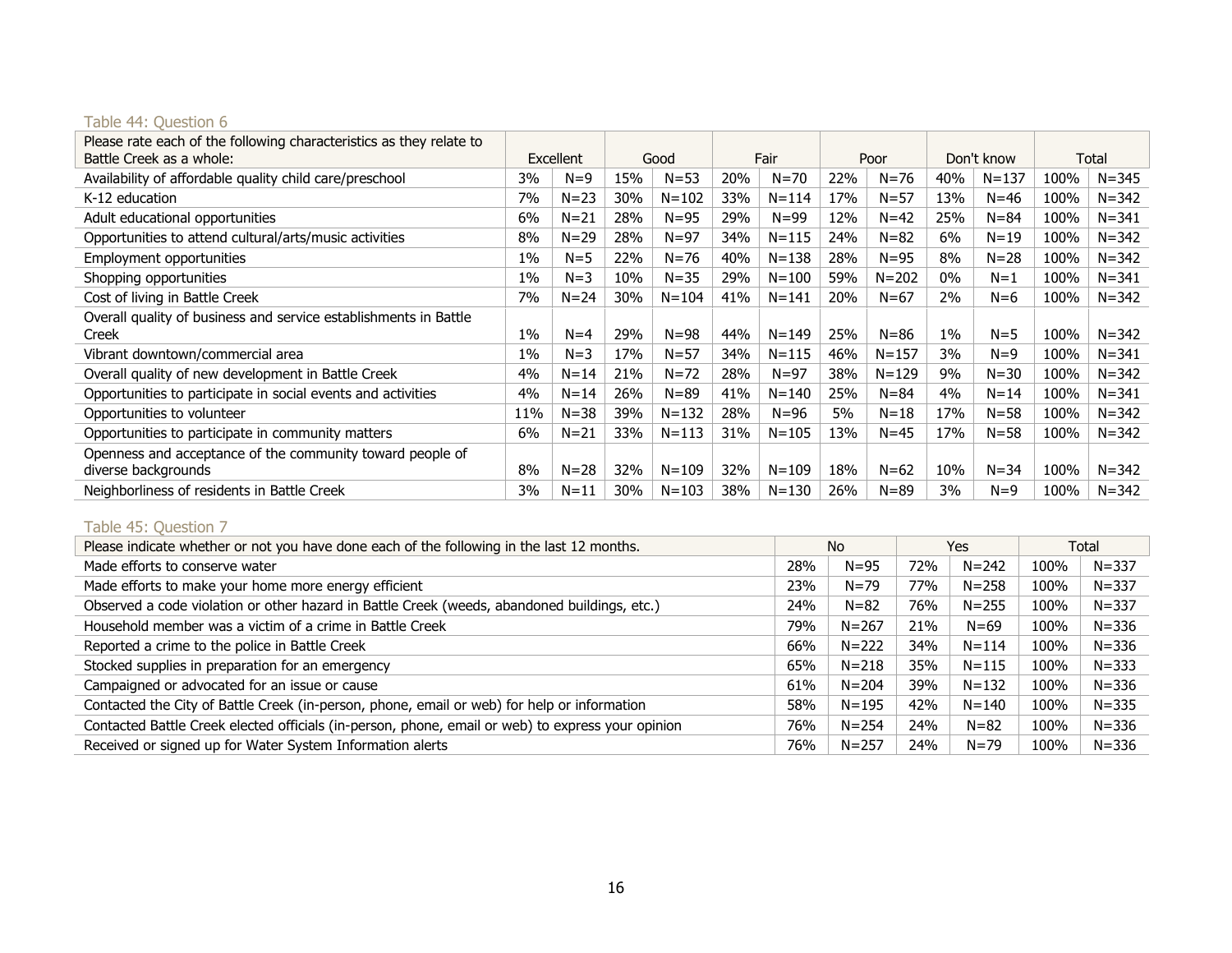# Table 46: Question 8

| In the last 12 months, about how many times, if at all, have you or other<br>household members done each of the following in Battle Creek? | 2 times a week or<br>more |           | 2-4 times a<br>month |           |     | Once a month or<br>less |     | Not at all | Total |           |
|--------------------------------------------------------------------------------------------------------------------------------------------|---------------------------|-----------|----------------------|-----------|-----|-------------------------|-----|------------|-------|-----------|
|                                                                                                                                            |                           |           |                      |           |     |                         |     |            |       |           |
| Used Battle Creek recreation centers or their services                                                                                     | 10%                       | $N = 32$  | 12%                  | $N = 41$  | 28% | $N = 94$                | 50% | $N = 164$  | 100%  | $N = 331$ |
| Visited a neighborhood park or City park                                                                                                   | 14%                       | $N=45$    | 29%                  | $N = 95$  | 38% | $N = 125$               | 19% | $N = 64$   | 100%  | $N = 329$ |
| Used Battle Creek public libraries or their services                                                                                       | 8%                        | $N = 26$  | 25%                  | $N = 82$  | 36% | $N = 118$               | 31% | $N = 102$  | 100%  | $N = 328$ |
| Attended a City-sponsored event                                                                                                            | $1\%$                     | $N = 3$   | 10%                  | $N = 33$  | 48% | $N = 158$               | 41% | $N = 134$  | 100%  | $N = 328$ |
| Used bus, rail or other public transportation instead of driving                                                                           | 2%                        | $N=7$     | 2%                   | $N = 5$   | 5%  | $N = 16$                | 91% | $N = 301$  | 100%  | $N = 329$ |
| Carpooled with other adults or children instead of driving alone                                                                           | 12%                       | $N = 38$  | 13%                  | $N = 44$  | 19% | $N = 62$                | 56% | $N = 185$  | 100%  | $N = 329$ |
| Walked or biked instead of driving                                                                                                         | 5%                        | $N = 18$  | 14%                  | $N = 47$  | 21% | $N = 70$                | 59% | $N = 193$  | 100%  | $N = 328$ |
| Volunteered your time to some group/activity in Battle Creek                                                                               | 9%                        | $N = 30$  | 18%                  | $N = 59$  | 28% | $N = 91$                | 45% | $N = 149$  | 100%  | $N = 329$ |
| Participated in a club                                                                                                                     | 7%                        | $N = 23$  | 12%                  | $N = 39$  | 14% | $N=45$                  | 67% | $N = 221$  | 100%  | $N = 328$ |
| Talked to or visited with your immediate neighbors                                                                                         | 39%                       | $N = 129$ | 30%                  | $N = 100$ | 17% | $N = 56$                | 13% | $N = 43$   | 100%  | $N = 328$ |
| Done a favor for a neighbor                                                                                                                | 15%                       | $N = 48$  | 26%                  | $N = 86$  | 33% | $N = 109$               | 26% | $N = 86$   | 100%  | $N = 329$ |
| Used Battle Creek's online utility bill payment options                                                                                    | 3%                        | $N = 10$  | 10%                  | $N = 34$  | 36% | $N = 120$               | 50% | $N = 165$  | 100%  | $N = 329$ |

# Table 47: Question 9

| Thinking about local public meetings (of local elected officials like City Council or |              |           |       |             |         |              |     |            |      |           |
|---------------------------------------------------------------------------------------|--------------|-----------|-------|-------------|---------|--------------|-----|------------|------|-----------|
| County Commissioners, advisory boards, town halls, HOA, neighborhood watch,           |              |           |       |             |         |              |     |            |      |           |
| etc.), in the last 12 months, about how many times, if at all, have you or other      |              | 2 times a |       | 2-4 times a |         | Once a month |     |            |      |           |
| household members attended or watched a local public meeting?                         | week or more |           | month |             | or less |              |     | Not at all |      | Total     |
| Attended a local public meeting                                                       | $1\%$        | $N=4$     | 6%    | $N = 20$    | 22%     | N=70         | 70% | $N = 222$  | 100% | $N = 316$ |
| Watched (online or on television) a local public meeting                              | 2%           | $N = 5$   | 7%    | $N=22$      | 25%     | $N = 79$     | 66% | $N = 210$  | 100% | $N = 316$ |

# Table 48: Question 10

| Please rate the quality of each of the following services in Battle |           |          |      |           |      |           |      |           |            |          |      |           |
|---------------------------------------------------------------------|-----------|----------|------|-----------|------|-----------|------|-----------|------------|----------|------|-----------|
| Creek:                                                              | Excellent |          | Good |           | Fair |           | Poor |           | Don't know |          |      | Total     |
| Police services                                                     | 17%       | $N = 53$ | 39%  | $N = 119$ | 25%  | $N = 76$  | 11%  | $N = 33$  | 9%         | $N = 28$ | 100% | $N = 309$ |
| Fire services                                                       | 29%       | $N = 89$ | 37%  | $N = 114$ | 9%   | $N = 27$  | 2%   | $N = 5$   | 24%        | $N = 73$ | 100% | $N = 308$ |
| Ambulance or emergency medical services                             | 18%       | $N = 56$ | 37%  | $N = 115$ | 12%  | $N = 36$  | 7%   | $N=22$    | 26%        | $N = 80$ | 100% | $N = 309$ |
| Crime prevention                                                    | 4%        | $N = 13$ | 20%  | $N = 62$  | 26%  | $N = 81$  | 31%  | $N = 96$  | 18%        | $N = 56$ | 100% | $N = 308$ |
| Fire prevention and education                                       | 10%       | $N = 31$ | 31%  | $N = 97$  | 19%  | $N = 59$  | 7%   | $N = 23$  | 32%        | $N = 98$ | 100% | $N = 308$ |
| Traffic enforcement                                                 | 4%        | $N = 13$ | 35%  | $N = 107$ | 26%  | $N = 80$  | 18%  | $N = 56$  | 17%        | $N = 53$ | 100% | $N = 309$ |
| Street repair                                                       | $1\%$     | $N=4$    | 11%  | $N = 35$  | 28%  | $N = 87$  | 58%  | $N = 180$ | $1\%$      | $N = 3$  | 100% | $N = 309$ |
| Street cleaning                                                     | 3%        | $N = 10$ | 26%  | $N = 80$  | 37%  | $N = 114$ | 29%  | $N = 90$  | 5%         | $N = 15$ | 100% | $N = 309$ |
| Street lighting                                                     | 6%        | $N = 17$ | 40%  | $N = 123$ | 39%  | $N = 120$ | 16%  | $N = 48$  | $0\%$      | $N=0$    | 100% | $N = 308$ |
| Snow removal                                                        | 8%        | $N = 25$ | 36%  | $N = 112$ | 28%  | $N = 85$  | 27%  | $N = 82$  | $1\%$      | $N=3$    | 100% | $N = 307$ |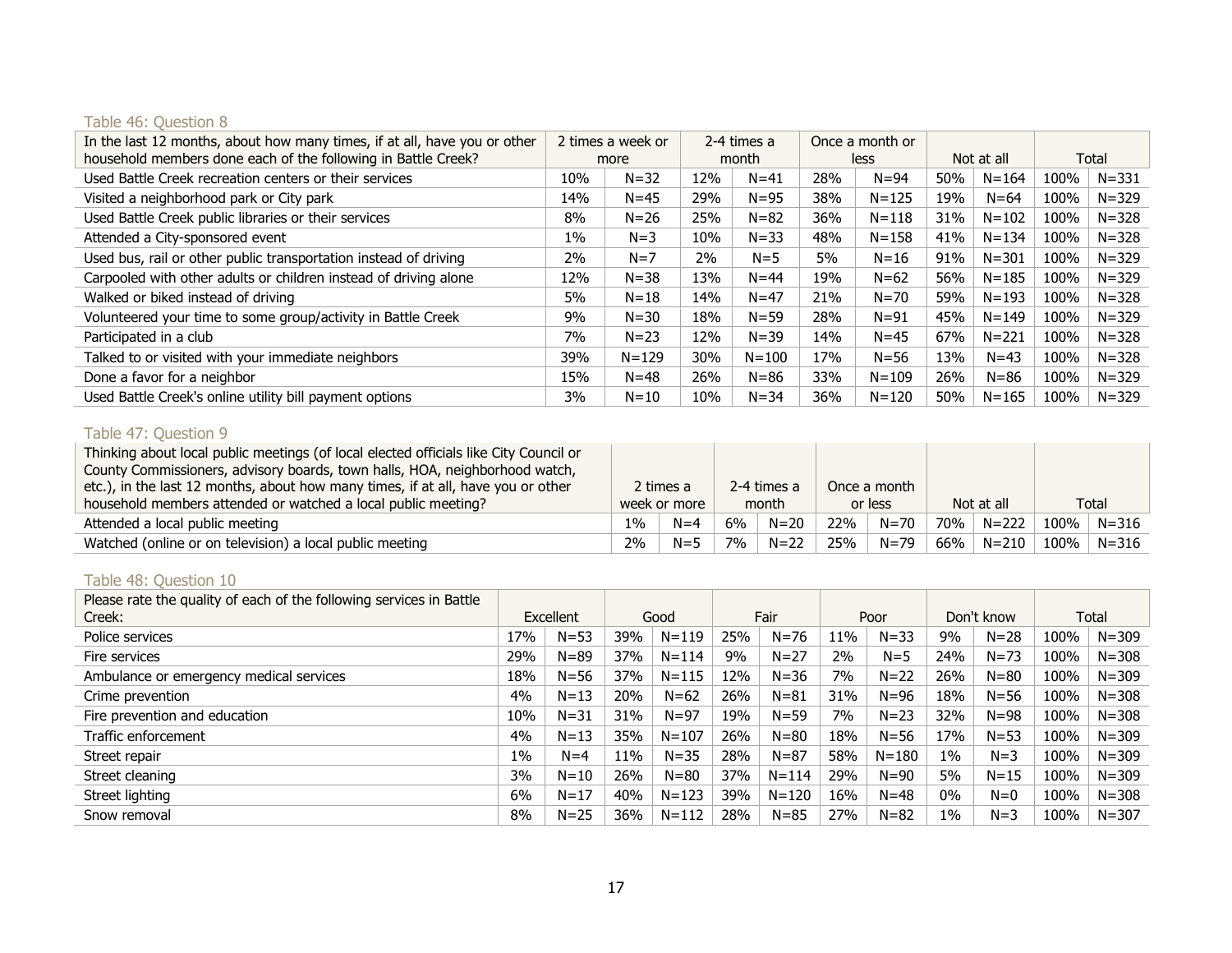| Please rate the quality of each of the following services in Battle |       |           |     |           |     |           |     |           |            |           |      |              |
|---------------------------------------------------------------------|-------|-----------|-----|-----------|-----|-----------|-----|-----------|------------|-----------|------|--------------|
| Creek:                                                              |       | Excellent |     | Good      |     | Fair      |     | Poor      | Don't know |           |      | <b>Total</b> |
| Sidewalk maintenance                                                | 3%    | $N=10$    | 22% | $N = 67$  | 30% | $N = 91$  | 31% | $N = 94$  | 14%        | $N = 44$  | 100% | $N = 306$    |
| Traffic signal timing                                               | 3%    | $N=10$    | 34% | $N = 104$ | 32% | $N = 99$  | 30% | $N = 92$  | $1\%$      | $N=4$     | 100% | $N = 309$    |
| Bus or transit services                                             | $1\%$ | $N=4$     | 6%  | $N=18$    | 9%  | $N = 28$  | 13% | $N=40$    | 71%        | $N = 217$ | 100% | $N = 307$    |
| Garbage collection                                                  | 25%   | $N = 76$  | 46% | $N = 142$ | 18% | $N = 56$  | 6%  | $N=19$    | 5%         | $N = 14$  | 100% | $N = 307$    |
| Recycling                                                           | 28%   | $N = 88$  | 41% | $N = 128$ | 13% | $N=41$    | 9%  | $N = 29$  | 7%         | $N = 23$  | 100% | $N = 309$    |
| Yard waste pick-up                                                  | 19%   | $N = 60$  | 40% | $N = 124$ | 12% | $N = 37$  | 8%  | $N = 24$  | 20%        | $N=63$    | 100% | $N = 308$    |
| Storm drainage                                                      | 6%    | $N = 19$  | 36% | $N = 110$ | 26% | $N = 81$  | 16% | $N=49$    | 16%        | $N = 48$  | 100% | $N = 307$    |
| Drinking water                                                      | 9%    | $N=27$    | 33% | $N = 101$ | 29% | $N = 89$  | 20% | $N=62$    | 10%        | $N = 30$  | 100% | $N = 309$    |
| Sewer services                                                      | 13%   | $N = 41$  | 41% | $N = 125$ | 21% | $N=64$    | 6%  | $N=18$    | 19%        | $N = 60$  | 100% | $N = 308$    |
| Power (electric and/or gas) utility                                 | 15%   | $N=45$    | 53% | $N = 164$ | 22% | $N=69$    | 6%  | $N=19$    | 4%         | $N = 11$  | 100% | $N = 308$    |
| Utility billing                                                     | 12%   | $N = 37$  | 45% | $N = 138$ | 24% | $N = 74$  | 11% | $N = 33$  | 8%         | $N = 26$  | 100% | $N = 308$    |
| City parks                                                          | 12%   | $N = 36$  | 48% | $N = 147$ | 24% | $N = 73$  | 10% | $N = 30$  | 7%         | $N = 23$  | 100% | $N = 309$    |
| Recreation programs or classes                                      | 6%    | $N = 18$  | 25% | $N=76$    | 22% | $N = 67$  | 10% | $N = 31$  | 38%        | $N = 117$ | 100% | $N = 309$    |
| Recreation centers or facilities                                    | 5%    | $N = 15$  | 29% | $N = 90$  | 22% | $N=68$    | 10% | $N = 31$  | 34%        | $N = 104$ | 100% | $N = 308$    |
| Land use, planning and zoning                                       | 2%    | $N=6$     | 16% | $N=49$    | 23% | $N = 70$  | 21% | $N=64$    | 38%        | $N = 118$ | 100% | $N = 307$    |
| Code enforcement (weeds, abandoned buildings, etc.)                 | 2%    | $N=7$     | 16% | $N = 48$  | 24% | $N = 73$  | 39% | $N = 122$ | 19%        | $N = 59$  | 100% | $N = 309$    |
| Animal control                                                      | 5%    | $N = 15$  | 25% | $N = 76$  | 21% | $N=64$    | 19% | $N = 57$  | 31%        | $N = 96$  | 100% | $N = 308$    |
| Economic development                                                | 3%    | $N=8$     | 16% | $N=49$    | 29% | $N = 91$  | 39% | $N = 119$ | 14%        | $N=42$    | 100% | $N = 309$    |
| <b>Health services</b>                                              | 5%    | $N = 15$  | 33% | $N = 102$ | 35% | $N = 107$ | 15% | $N=46$    | 13%        | $N = 39$  | 100% | $N = 309$    |
| Public library services                                             | 39%   | $N = 120$ | 38% | $N = 116$ | 8%  | $N = 25$  | 4%  | $N=12$    | 11%        | $N = 34$  | 100% | $N = 307$    |
| Public information services                                         | 5%    | $N = 15$  | 36% | $N = 112$ | 23% | $N = 71$  | 12% | $N = 37$  | 24%        | $N = 74$  | 100% | $N = 309$    |
| Cable television                                                    | 6%    | $N=17$    | 25% | $N = 76$  | 27% | $N = 83$  | 19% | $N = 58$  | 24%        | $N = 73$  | 100% | $N = 307$    |
| Emergency preparedness (services that prepare the community         |       |           |     |           |     |           |     |           |            |           |      |              |
| for natural disasters or other emergency situations)                | 5%    | $N = 14$  | 20% | $N = 63$  | 21% | $N=64$    | 16% | $N = 48$  | 39%        | $N = 119$ | 100% | $N = 308$    |
| Preservation of natural areas such as open space, farmlands and     |       |           |     |           |     |           |     |           |            |           |      |              |
| greenbelts                                                          | 4%    | $N = 13$  | 24% | $N = 73$  | 23% | $N = 71$  | 16% | $N=49$    | 33%        | $N = 103$ | 100% | $N = 309$    |
| Battle Creek open space                                             | 4%    | $N = 13$  | 22% | $N = 68$  | 28% | $N = 85$  | 17% | $N = 53$  | 29%        | $N = 90$  | 100% | $N = 309$    |
| City-sponsored special events                                       | 5%    | $N = 15$  | 26% | $N = 81$  | 29% | $N = 88$  | 16% | $N = 48$  | 25%        | $N = 76$  | 100% | $N = 308$    |
| Overall customer service by Battle Creek employees (police,         |       |           |     |           |     |           |     |           |            |           |      |              |
| receptionists, planners, etc.)                                      | 9%    | $N = 28$  | 33% | $N = 103$ | 27% | $N = 82$  | 16% | $N = 50$  | 15%        | $N = 46$  | 100% | $N = 309$    |
| W.K. Kellogg Airport                                                | 6%    | $N = 18$  | 19% | $N = 57$  | 13% | $N=41$    | 6%  | $N=18$    | 56%        | $N = 174$ | 100% | $N = 308$    |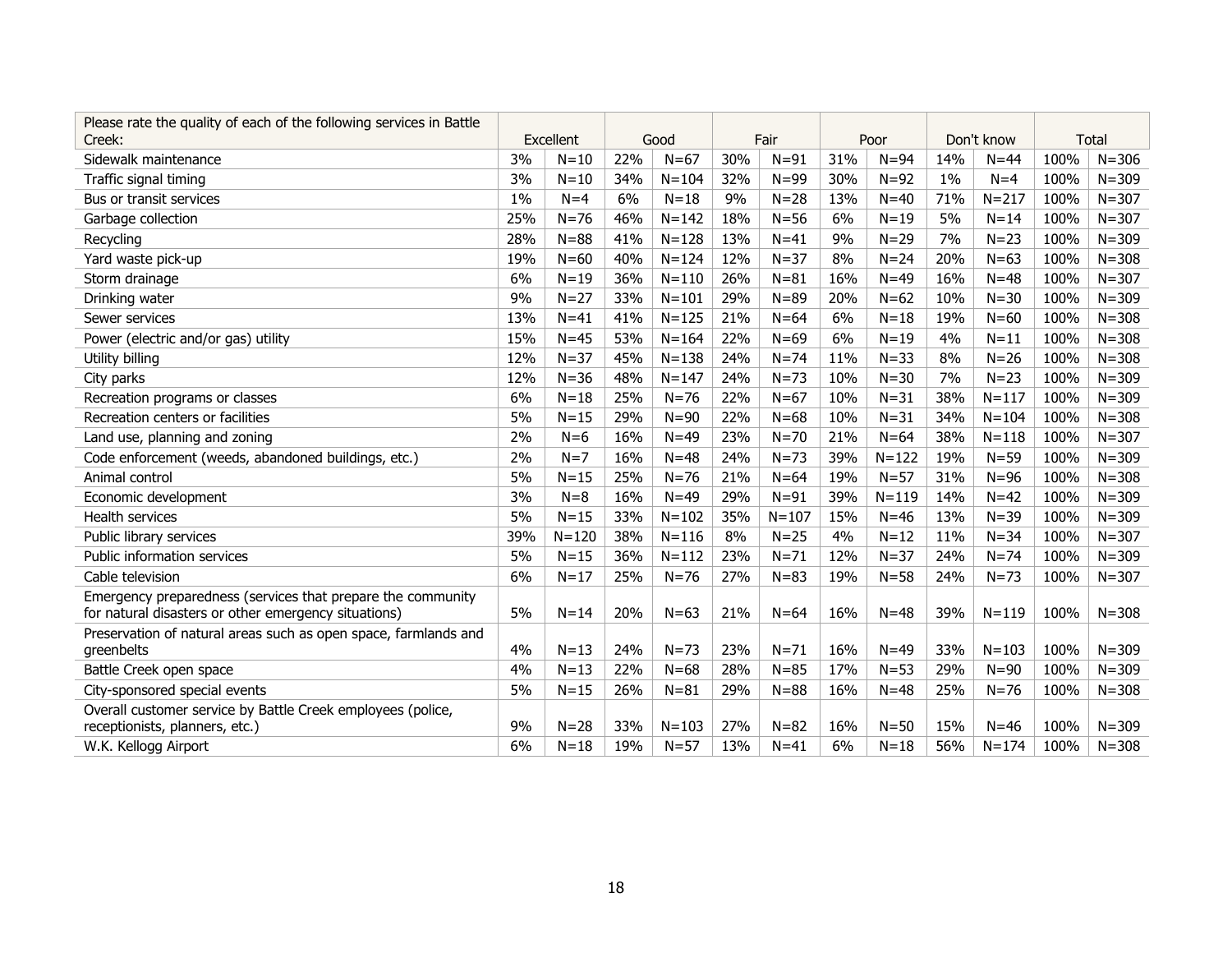#### Table 49: Question 11

| Overall, how would you rate the quality of the services provided by<br>each of the following? |    | Excellent |     | Good     |     | Fair      |     | Poor     | Don't know |          | Total |           |
|-----------------------------------------------------------------------------------------------|----|-----------|-----|----------|-----|-----------|-----|----------|------------|----------|-------|-----------|
| The City of Battle Creek                                                                      | 4% | $N = 13$  | 34% | N=101    | 35% | $N = 103$ | 23% | $N = 69$ | 4%         | $N = 11$ | .00%  | $N = 297$ |
| The Federal Government                                                                        | 3% | $N = 10$  | 25% | $N = 73$ | 33% | $N = 98$  | 27% | $N = 79$ | 12%        | $N = 37$ | 100%  | N=297     |

#### Table 50: Question 12

| Please rate the following categories of Battle Creek government<br>performance: |    | Excellent |     | Good     |     | Fair      |     | Poor      | Don't know |          | Total |           |
|---------------------------------------------------------------------------------|----|-----------|-----|----------|-----|-----------|-----|-----------|------------|----------|-------|-----------|
| The value of services for the taxes paid to Battle Creek                        | 3% | $N = 10$  | 18% | $N = 54$ | 32% | $N = 94$  | 40% | $N = 119$ | 7%         | $N = 21$ | 100%  | $N = 298$ |
| The overall direction that Battle Creek is taking                               | 4% | $N = 12$  | 23% | $N = 69$ | 30% | $N = 89$  | 37% | $N = 111$ | 6%         | $N = 17$ | 100%  | $N = 298$ |
| The job Battle Creek government does at welcoming citizen<br>involvement        | 3% | $N=9$     | 23% | $N = 70$ | 22% | $N = 66$  | 31% | $N = 91$  | 21%        | $N = 62$ | 100%  | $N = 298$ |
| Overall confidence in Battle Creek government                                   | 3% | $N=9$     | 20% | $N=60$   | 34% | $N = 100$ | 39% | $N = 117$ | 4%         | $N = 12$ | 100%  | $N = 298$ |
| Generally acting in the best interest of the community                          | 4% | $N = 12$  | 23% | $N = 68$ | 28% | $N = 83$  | 37% | $N = 111$ | 8%         | $N = 24$ | 100%  | $N = 298$ |
| Being honest                                                                    | 4% | $N = 13$  | 22% | $N = 66$ | 26% | $N = 77$  | 31% | $N = 92$  | 17%        | $N = 50$ | 100%  | $N = 298$ |
| Treating all residents fairly                                                   | 4% | $N = 11$  | 23% | $N = 68$ | 23% | $N = 69$  | 32% | $N = 96$  | 18%        | $N = 53$ | 100%  | $N = 297$ |

#### Table 51: Question 13

| Please rate how important, if at all, you think it is for the Battle Creek        |           |           | Verv      |           | Somewhat  |          | Not at all |           |       |           |
|-----------------------------------------------------------------------------------|-----------|-----------|-----------|-----------|-----------|----------|------------|-----------|-------|-----------|
| community to focus on each of the following in the coming two years:              | Essential |           | important |           | important |          |            | important | Total |           |
| Overall feeling of safety in Battle Creek                                         | 66%       | $N = 197$ | 28%       | $N = 83$  | 3%        | $N=10$   | 2%         | $N=7$     | 100%  | $N = 297$ |
| Overall ease of getting to the places you usually have to visit                   | 21%       | $N = 61$  | 44%       | $N = 129$ | 29%       | $N = 86$ | 7%         | $N = 20$  | 100%  | $N = 296$ |
| Quality of overall natural environment in Battle Creek                            | 25%       | $N = 75$  | 47%       | $N = 141$ | 25%       | $N = 73$ | 3%         | $N=8$     | 100%  | $N = 297$ |
| Overall "built environment" of Battle Creek (including overall design, buildings, |           |           |           |           |           |          |            |           |       |           |
| parks and transportation systems)                                                 | 21%       | $N = 61$  | 52%       | $N = 153$ | 25%       | $N = 73$ | 3%         | $N = 10$  | 100%  | $N = 297$ |
| Health and wellness opportunities in Battle Creek                                 | 32%       | $N = 94$  | 48%       | $N = 143$ | 16%       | $N = 49$ | $4\%$      | $N = 11$  | 100%  | $N = 297$ |
| Overall opportunities for education and enrichment                                | 49%       | $N = 145$ | 34%       | $N = 101$ | 13%       | $N = 37$ | 3%         | $N=10$    | 100%  | $N = 293$ |
| Overall economic health of Battle Creek                                           | 61%       | $N = 180$ | 36%       | $N = 106$ | 2%        | $N=7$    | $1\%$      | $N = 4$   | 100%  | $N = 297$ |
| Sense of community                                                                | 32%       | $N = 96$  | 46%       | $N = 137$ | 18%       | $N = 53$ | 3%         | $N = 10$  | 100%  | $N = 296$ |

#### Table 52: Question 14

| Please rate how familiar you are, if at all, with the work being done by BCVision: | Percent | <b>Number</b> |
|------------------------------------------------------------------------------------|---------|---------------|
| Very familiar                                                                      | 13%     | $N = 38$      |
| Somewhat familiar                                                                  | 42%     | $N = 123$     |
| Not at all familiar                                                                | 45%     | $N = 134$     |
| Total                                                                              | 100%    | $N = 295$     |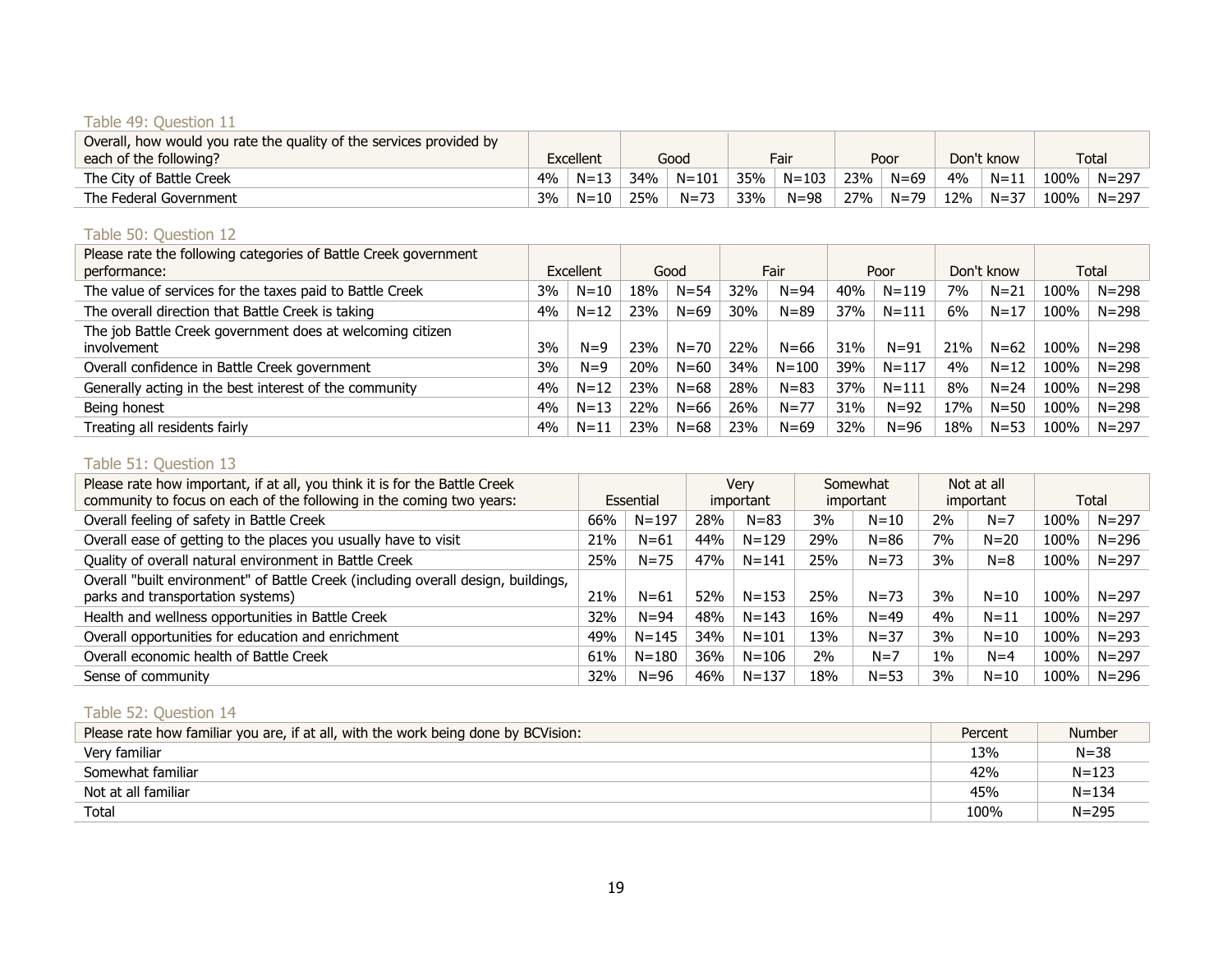#### Table 53: Question 15

| Please rate the impact of the work being done by BCVision on the city: | Percent | <b>Number</b> |
|------------------------------------------------------------------------|---------|---------------|
| Positive                                                               | 10%     | $N = 29$      |
| Somewhat positive                                                      | 19%     | $N = 52$      |
| Neutral                                                                | 58%     | $N = 161$     |
| Somewhat negative                                                      | 6%      | $N = 17$      |
| Negative                                                               | 6%      | $N=18$        |
| Total                                                                  | 100%    | $N = 277$     |

# Table 54: Question 16

| Please indicate the extent to which you agree or disagree that BCVision is promoting positive community development: | Percent | <b>Number</b> |
|----------------------------------------------------------------------------------------------------------------------|---------|---------------|
| Strongly agree                                                                                                       | 7%      | $N = 20$      |
| Agree                                                                                                                | 27%     | $N = 76$      |
| <b>Disagree</b>                                                                                                      | 7%      | $N=19$        |
| Strongly disagree                                                                                                    | 5%      | $N=13$        |
| Don't know                                                                                                           | 55%     | $N = 155$     |
| Total                                                                                                                | 100%    | $N = 283$     |

#### Table 55: Question 17

| Have you had contact with a Battle Creek police officer within the last 12 months? | Percent | <b>Number</b> |
|------------------------------------------------------------------------------------|---------|---------------|
| Yes                                                                                | 52%     | $N = 155$     |
| No                                                                                 | 48%     | $N = 142$     |
| Total                                                                              | 100%    | $N = 297$     |

# Table 56: Question 17A

| Please indicate the extent to which you agree or disagree with each of |          |          |       |          |                 |          |          |          |            |          |      |           |
|------------------------------------------------------------------------|----------|----------|-------|----------|-----------------|----------|----------|----------|------------|----------|------|-----------|
| the following statements concerning your most recent contact with a    | Strongly |          |       |          |                 |          | Strongly |          |            |          |      |           |
| Battle Creek police officer:                                           | agree    |          | Agree |          | <b>Disagree</b> |          |          | disagree | Don't know |          |      | Total     |
| The officer treated me with dignity and respect                        | 52%      | $N = 79$ | 34%   | $N = 51$ | 9%              | $N = 14$ | 5%       | $N=7$    | $1\%$      | $N=1$    | 100% | $N = 152$ |
| The officer clearly explained the reasons for his or her actions       | 42%      | $N = 62$ | 34%   | $N = 50$ | 8%              | $N = 12$ | 8%       | $N = 11$ | 8%         | $N = 11$ | 100% | $N = 146$ |
| The officer did NOT discriminate against me because of my race,        |          |          |       |          |                 |          |          |          |            |          |      |           |
| gender, age, religion, or sexual orientation                           | 56%      | $N = 82$ | 31%   | $N = 45$ | 4%              | $N=6$    | 3%       | $N = 5$  | 5%         | $N = 8$  | 100% | $N = 146$ |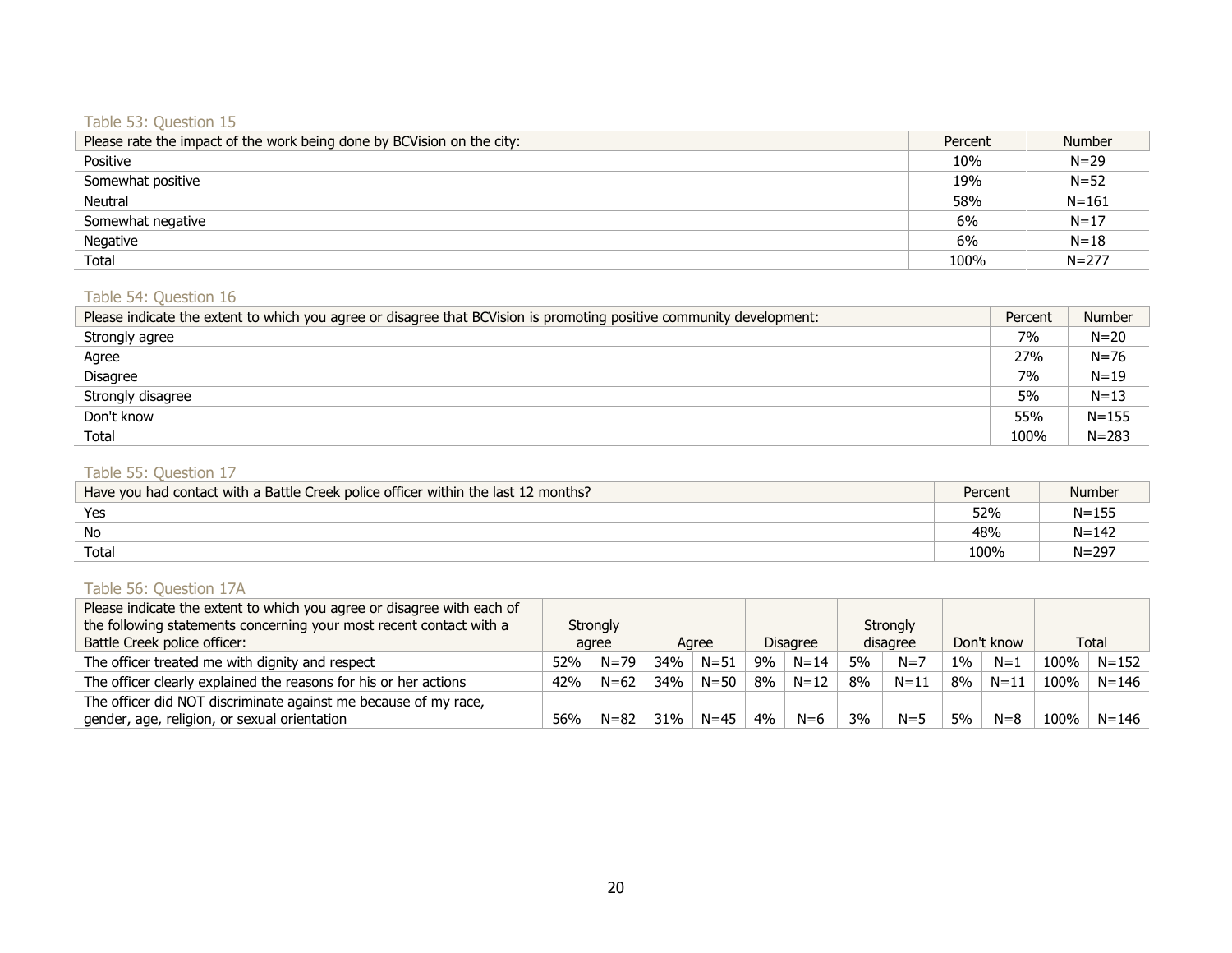# Table 57: Question 17B

| Thinking about your most recent contact, how would you rate your overall interaction with the police officer? | Percent | <b>Number</b> |
|---------------------------------------------------------------------------------------------------------------|---------|---------------|
| Excellent                                                                                                     | 48%     | $N = 71$      |
| Good                                                                                                          | 31%     | $N=46$        |
| Fair                                                                                                          | 9%      | $N=13$        |
| Poor                                                                                                          | 12%     | $N = 17$      |
| Don't know                                                                                                    | 0%      | $N=0$         |
| Total                                                                                                         | 100%    | $N = 147$     |

#### Table 58: Question 18

| Please rate the following categories of Battle Creek Police Department<br>performance: | Excellent |          | Good |           | Fair |          | Poor            |          | Don't know |          |      | Total     |
|----------------------------------------------------------------------------------------|-----------|----------|------|-----------|------|----------|-----------------|----------|------------|----------|------|-----------|
| Fighting crime in your neighborhood                                                    | 10%       | $N = 29$ | 40%  | $N = 113$ | 23%  | $N = 67$ | 13%             | $N = 36$ | 14%        | $N = 41$ | 100% | $N = 286$ |
| Treating all individuals fairly, regardless of their background                        | 17%       | $N = 48$ | 31%  | $N = 89$  | 18%  | $N = 52$ | 11%             | $N = 31$ | 23%        | $N = 65$ | 100% | $N = 285$ |
| Making decisions that are in the best interests of the entire                          |           |          |      |           |      |          |                 |          |            |          |      |           |
| community                                                                              | 11%       | $N = 31$ | 38%  | $N = 107$ | 16%  | $N=45$   | 14 <sub>%</sub> | $N = 39$ | 22%        | $N = 62$ | 100% | $N = 284$ |
| Overall confidence in the Battle Creek Police Department                               | 17%       | $N = 47$ | 41%  | $N = 117$ | 26%  | $N = 74$ | 13%             | $N = 37$ | 3%         | $N=9$    | 100% | $N = 284$ |

# Table 59: Question 19

|                                                                      |     |             |     | Somewhat  |     | Somewhat |    | Verv     |    |            |      |              |
|----------------------------------------------------------------------|-----|-------------|-----|-----------|-----|----------|----|----------|----|------------|------|--------------|
| How likely or unlikely would you be to do each of the following?     |     | Very likely |     | likelv    |     | unlikely |    | unlikely |    | Don't know |      | <b>Total</b> |
| Collaborate with the Battle Creek Police Department to help identify |     |             |     |           |     |          |    |          |    |            |      |              |
| a person who has committed a crime in your neighborhood              | 75% | $N = 210$   | 16% | $N = 46$  | 3%  | $N = 8$  | 4% | $N = 10$ | ን% | $N=7$      | 100% | $N = 281$    |
| Attend a meeting in your neighborhood to discuss crime prevention    | 37% | $N = 103$   | 37% | $N = 104$ | 12% | $N = 33$ | 9% | $N = 25$ | 6% | $N = 17$   | 100% | $N = 282$    |

# Table 60: Question D1

| How often, if at all, do you do each of the following, considering all<br>of the times you could? |    | <b>Never</b> |                 | Rarely   |     | Sometimes |     | Usually   |     | <b>Always</b> |      | Total     |
|---------------------------------------------------------------------------------------------------|----|--------------|-----------------|----------|-----|-----------|-----|-----------|-----|---------------|------|-----------|
| Recycle at home                                                                                   | 6% | $N = 16$     | 5%              | $N = 14$ | 10% | $N = 29$  | 20% | $N = 58$  | 60% | $N = 172$     | 100% | $N = 289$ |
| Purchase goods or services from a business located in Battle Creek                                | 0% | $N=0$        | 4%              | $N = 11$ | 19% | $N = 54$  | 54% | $N = 155$ | 24% | $N = 68$      | 100% | $N = 288$ |
| Eat at least 5 portions of fruits and vegetables a day                                            | 4% | $N = 11$     | 19 <sub>%</sub> | $N = 54$ | 35% | $N = 102$ | 31% | $N = 89$  | 11% | $N = 33$      | 100% | $N = 289$ |
| Participate in moderate or vigorous physical activity                                             | 2% | $N=5$        | 17%             | $N = 50$ | 34% | $N = 97$  | 31% | $N = 88$  | 17% | $N = 48$      | 100% | $N = 288$ |
| Read or watch local news (via television, paper, computer, etc.)                                  | 5% | $N = 14$     | 6%              | $N = 18$ | 19% | $N = 56$  | 35% | $N = 100$ | 35% | $N = 101$     | 100% | $N = 289$ |
| Vote in local elections                                                                           | 4% | $N = 11$     | 5%              | $N = 15$ | 11% | $N = 33$  | 24% | $N = 70$  | 55% | $N = 158$     | 100% | $N = 287$ |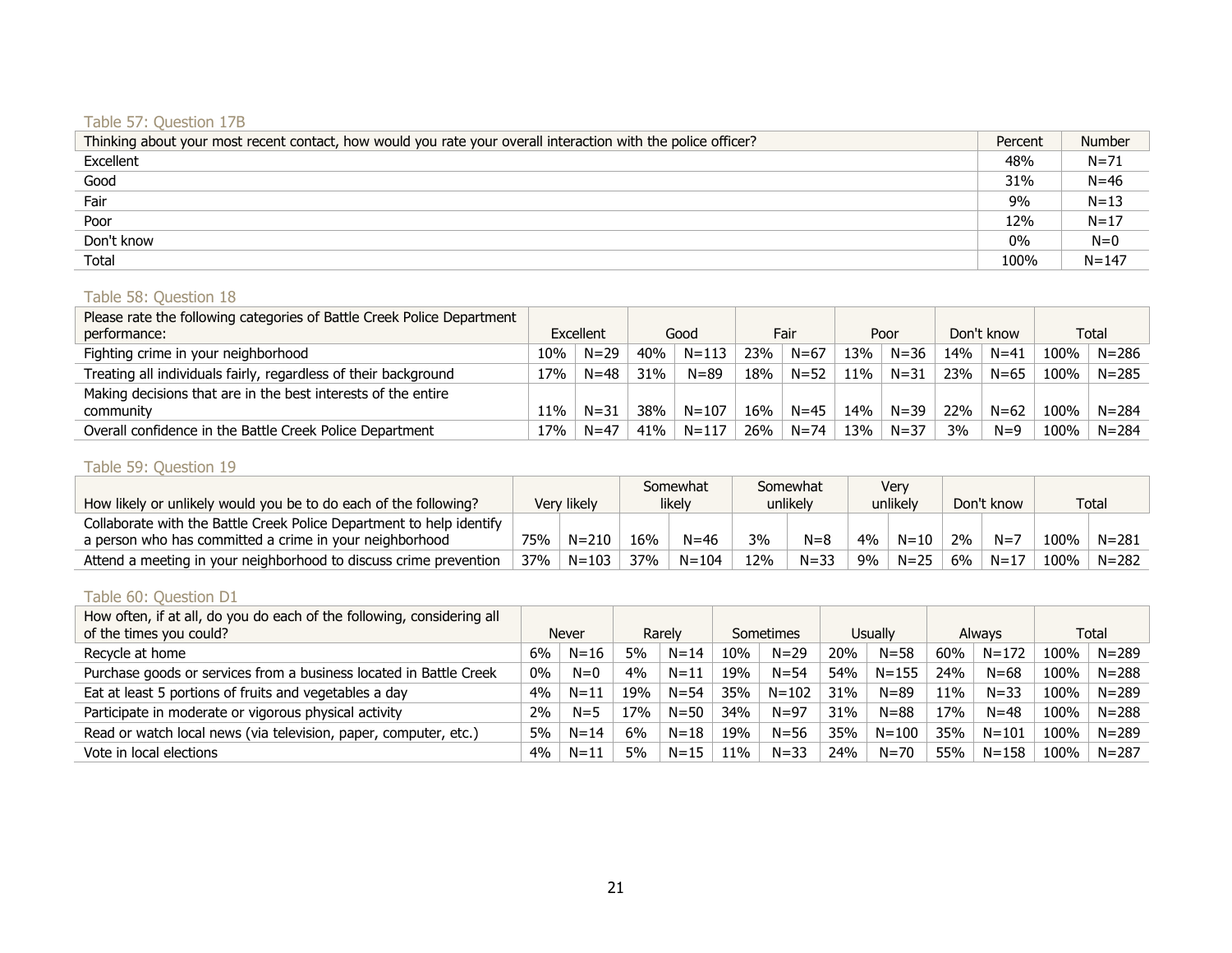# Table 61: Question D2

| Would you say that in general your health is: | Percent | <b>Number</b> |
|-----------------------------------------------|---------|---------------|
| Excellent                                     | 18%     | $N = 53$      |
| Very good                                     | 38%     | $N = 108$     |
| Good                                          | 33%     | $N = 96$      |
| Fair                                          | 9%      | $N = 27$      |
| Poor                                          | $1\%$   | $N=3$         |
| Total                                         | 100%    | $N = 287$     |

## Table 62: Question D3

| What impact, if any, do you think the economy will have on your family income in the next 6 months? Do you think the impact will be: | Percent | <b>Number</b> |
|--------------------------------------------------------------------------------------------------------------------------------------|---------|---------------|
| Very positive                                                                                                                        | 7%      | $N = 19$      |
| Somewhat positive                                                                                                                    | 19%     | $N = 55$      |
| Neutral                                                                                                                              | 48%     | $N = 137$     |
| Somewhat negative                                                                                                                    | 22%     | $N = 62$      |
| Very negative                                                                                                                        | 4%      | $N = 10$      |
| Total                                                                                                                                | 100%    | $N = 283$     |

#### Table 63: Question D4

| What is your employment status?       | Percent | <b>Number</b> |
|---------------------------------------|---------|---------------|
| Working full time for pay             | 63%     | $N = 180$     |
| Working part time for pay             | 10%     | $N = 27$      |
| Unemployed, looking for paid work     | 3%      | $N=8$         |
| Unemployed, not looking for paid work | 6%      | $N = 16$      |
| Fully retired                         | 19%     | $N = 53$      |
| Total                                 | 100%    | $N = 284$     |

# Table 64: Question D5

| Do you work inside the boundaries of Battle Creek? | Percent | <b>Number</b> |
|----------------------------------------------------|---------|---------------|
| Yes, outside the home                              | 51%     | $N = 138$     |
| Yes, from home                                     | 6%      | $N = 15$      |
| No                                                 | 43%     | $N = 117$     |
| Total                                              | 100%    | $N = 270$     |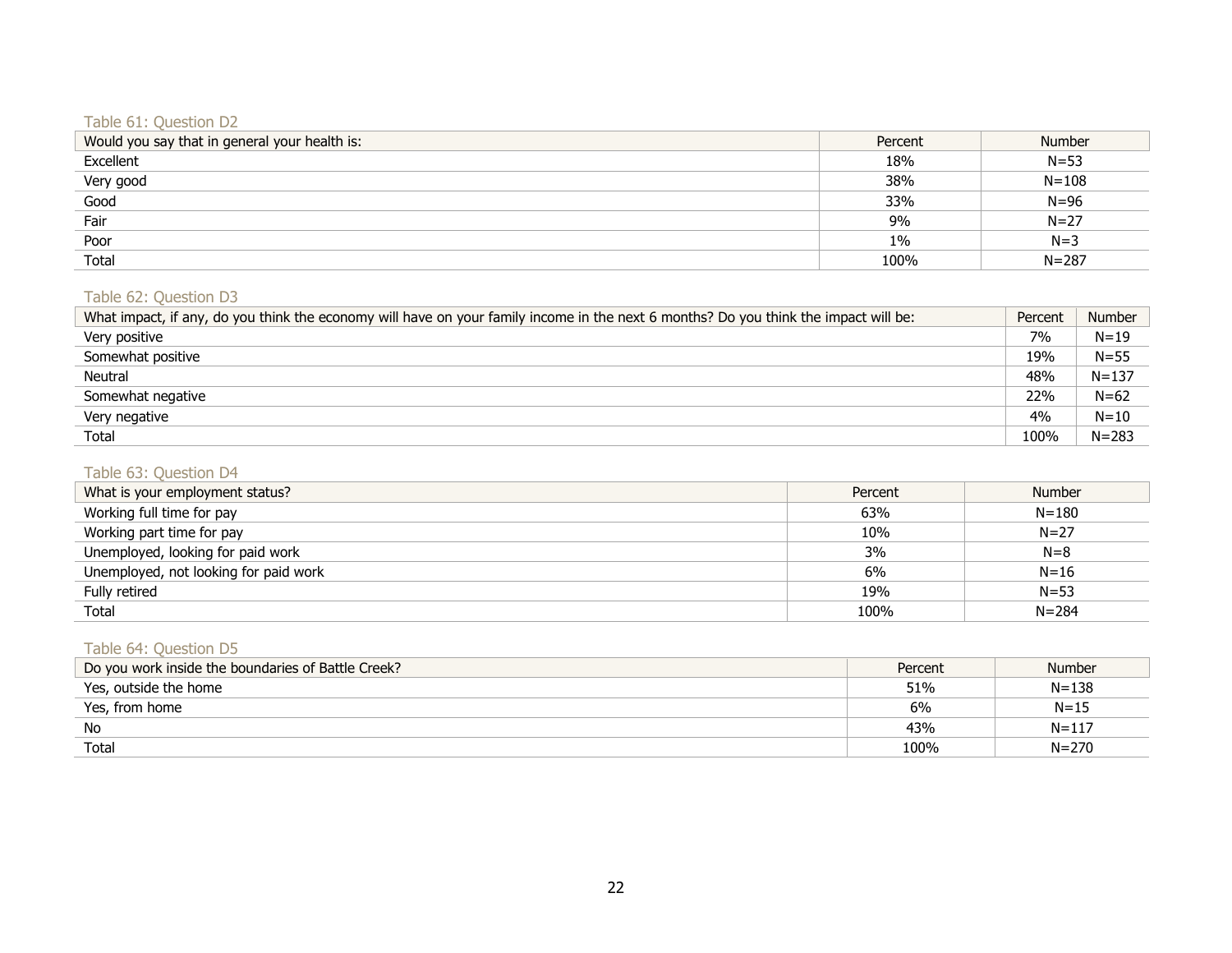# Table 65: Question D6

| How many years have you lived in Battle Creek? | Percent | <b>Number</b> |
|------------------------------------------------|---------|---------------|
| Less than 2 years                              | 2%      | $N=7$         |
| 2 to 5 years                                   | 10%     | $N = 28$      |
| 6 to 10 years                                  | 8%      | $N=22$        |
| 11 to 20 years                                 | 17%     | $N = 49$      |
| More than 20 years                             | 63%     | $N = 180$     |
| Total                                          | 100%    | $N = 286$     |

### Table 66: Question D7

| Which best describes the building you live in?                               | Percent | <b>Number</b> |
|------------------------------------------------------------------------------|---------|---------------|
| One family house detached from any other houses                              | 89%     | $N = 235$     |
| Building with two or more homes (duplex, townhome, apartment or condominium) | 11%     | $N = 29$      |
| Mobile home                                                                  | $0\%$   | $N=1$         |
| Other                                                                        | $0\%$   | $N=0$         |
| Total                                                                        | 100%    | $N = 265$     |

# Table 67: Question D8

| Is this house, apartment or mobile home | Percent | Number    |
|-----------------------------------------|---------|-----------|
| Rented                                  | 14%     | $N = 37$  |
| Owned                                   | 86%     | $N = 219$ |
| Total                                   | 100%    | $N = 256$ |

# Table 68: Question D9

| About how much is your monthly housing cost for the place you live (including rent, mortgage payment, property tax, property insurance and |         |           |
|--------------------------------------------------------------------------------------------------------------------------------------------|---------|-----------|
| homeowners' association (HOA) fees)?                                                                                                       | Percent | Number    |
| Less than \$300 per month                                                                                                                  | 7%      | $N=20$    |
| \$300 to \$599 per month                                                                                                                   | 20%     | $N = 56$  |
| \$600 to \$999 per month                                                                                                                   | 40%     | $N = 114$ |
| \$1,000 to \$1,499 per month                                                                                                               | 21%     | $N = 59$  |
| \$1,500 to \$2,499 per month                                                                                                               | 10%     | $N = 27$  |
| \$2,500 or more per month                                                                                                                  | 2%      | $N=6$     |
| Total                                                                                                                                      | 100%    | $N = 282$ |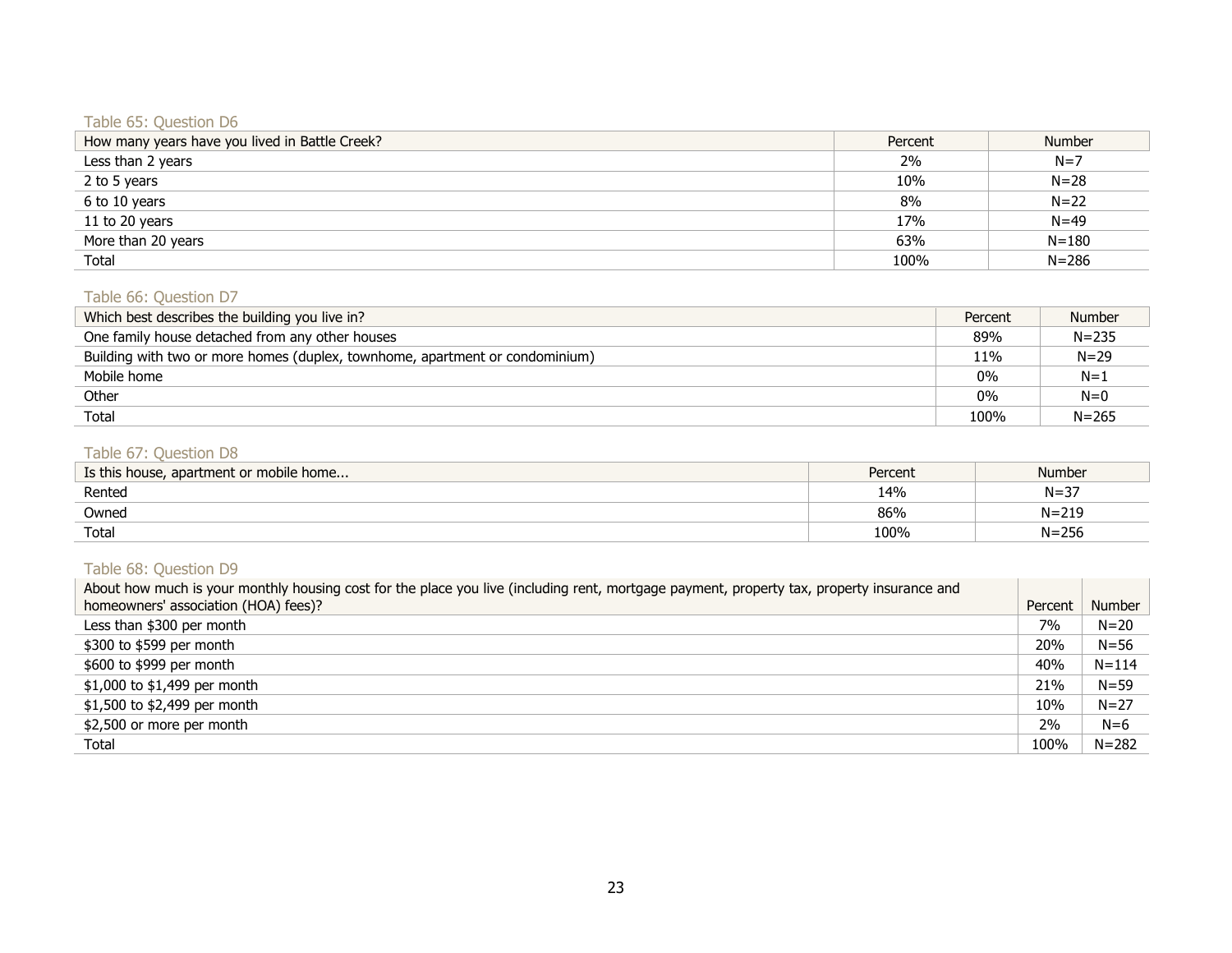#### Table 69: Question D10

| Do any children 17 or under live in your household? | Percent | <b>Number</b> |
|-----------------------------------------------------|---------|---------------|
| No                                                  | 60%     | $N = 144$     |
| Yes                                                 | 40%     | $N = 96$      |
| Total                                               | 100%    | $N = 240$     |

#### Table 70: Question D11

| Are you or any other members of your household aged 65 or older? | Percent | Number    |
|------------------------------------------------------------------|---------|-----------|
| No                                                               | 82%     | $N = 195$ |
| Yes                                                              | 18%     | $N = 42$  |
| Total                                                            | 100%    | $N = 237$ |

#### Table 71: Question D12

| How much do you anticipate your household's total income before taxes will be for the current year? (Please include in your total income money |         |               |
|------------------------------------------------------------------------------------------------------------------------------------------------|---------|---------------|
| from all sources for all persons living in your household.)                                                                                    | Percent | <b>Number</b> |
| Less than $$25,000$                                                                                                                            | 9%      | $N = 24$      |
| \$25,000 to \$49,999                                                                                                                           | 24%     | $N = 67$      |
| \$50,000 to \$99,999                                                                                                                           | 39%     | $N = 107$     |
| \$100,000 to \$149,999                                                                                                                         | 18%     | $N = 50$      |
| \$150,000 or more                                                                                                                              | 9%      | $N = 26$      |
| Total                                                                                                                                          | 100%    | $N = 274$     |

#### Table 72: Question D13

| Are you Spanish, Hispanic or Latino?                     | Percent | <b>Number</b> |
|----------------------------------------------------------|---------|---------------|
| No, not Spanish, Hispanic or Latino                      | 98%     | $N = 274$     |
| Yes, I consider myself to be Spanish, Hispanic or Latino | 2%      | $N=6$         |
| Total                                                    | 100%    | $N = 280$     |

# Table 73: Question D14

| What is your race? (Mark one or more races to indicate what race(s) you consider yourself to be.) | Percent | <b>Number</b> |
|---------------------------------------------------------------------------------------------------|---------|---------------|
| American Indian or Alaskan Native                                                                 | 2%      | $N = 5$       |
| Asian, Asian Indian or Pacific Islander                                                           | $1\%$   | $N = 4$       |
| Black or African American                                                                         | 6%      | $N = 16$      |
| White                                                                                             | 92%     | $N = 252$     |
| Other                                                                                             | 4%      | $N = 10$      |

Total may exceed 100% as respondents could select more than one option.